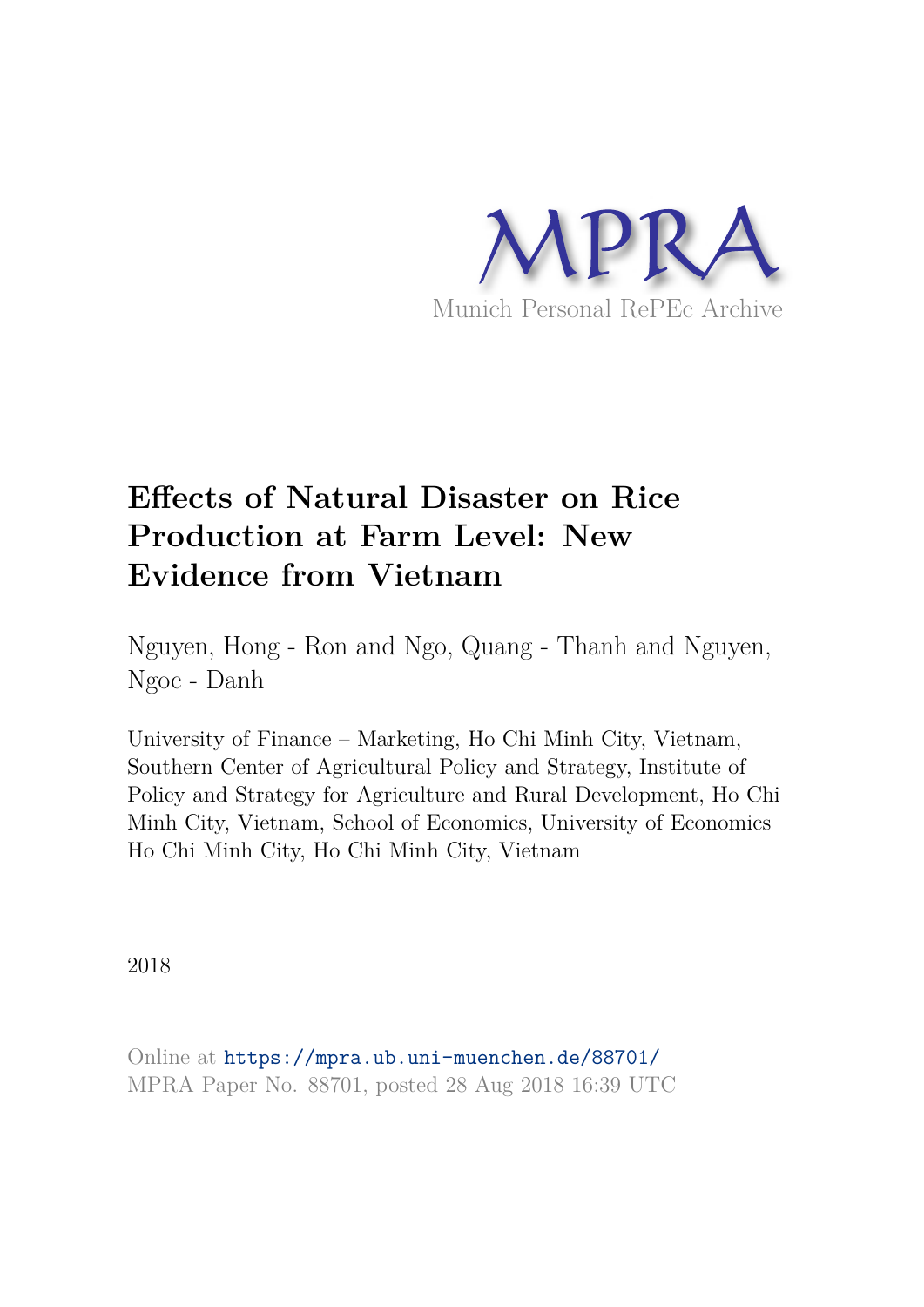# **Effects of natural disaster on rice production at farm level: New evidence from Vietnam**

#### **Hong - Ron Nguyen**

*University of Finance – Marketing (UFM), Ho Chi Minh City, Vietnam* 

**Quang - Thanh Ngo** 

*Southern Center of Agricultural Policy and Strategy (SCAP), Institute of Policy and Strategy for Agriculture and Rural Development (IPSARD), Ho Chi Minh City, Vietnam* 

**Ngoc - Danh Nguyen** 

*School of Economics, University of Economics Ho Chi Minh City (UEH), Ho Chi Minh City, Vietnam* 

# **Abstract**

The current study uses a unique balanced panel of 3,922 households between 2008 and 2010 to examine the extent to which rice production in Vietnam is affected by natural disasters and how coping strategies lessen the negative effects of natural disaster, using a fixed effects model that controls for time invariant farm heterogeneity. With regard to natural disaster, we find evidence of the negative inter-temporal occurrence and negative inter-temporal severity effects, and the negative current occurrence one as well. With regard to coping strategies, we find various evidence of current, inter-temporal coping-occurrence and coping-severity effects, depending on kinds of coping strategies.

# **Keywords:**

Current and inter-temporal occurrence effects, current and inter-temporal severity effects, current and inter-temporal coping-occurrence effects, current and inter-temporal coping-severity effects, natural disaster, rice production, Vietnam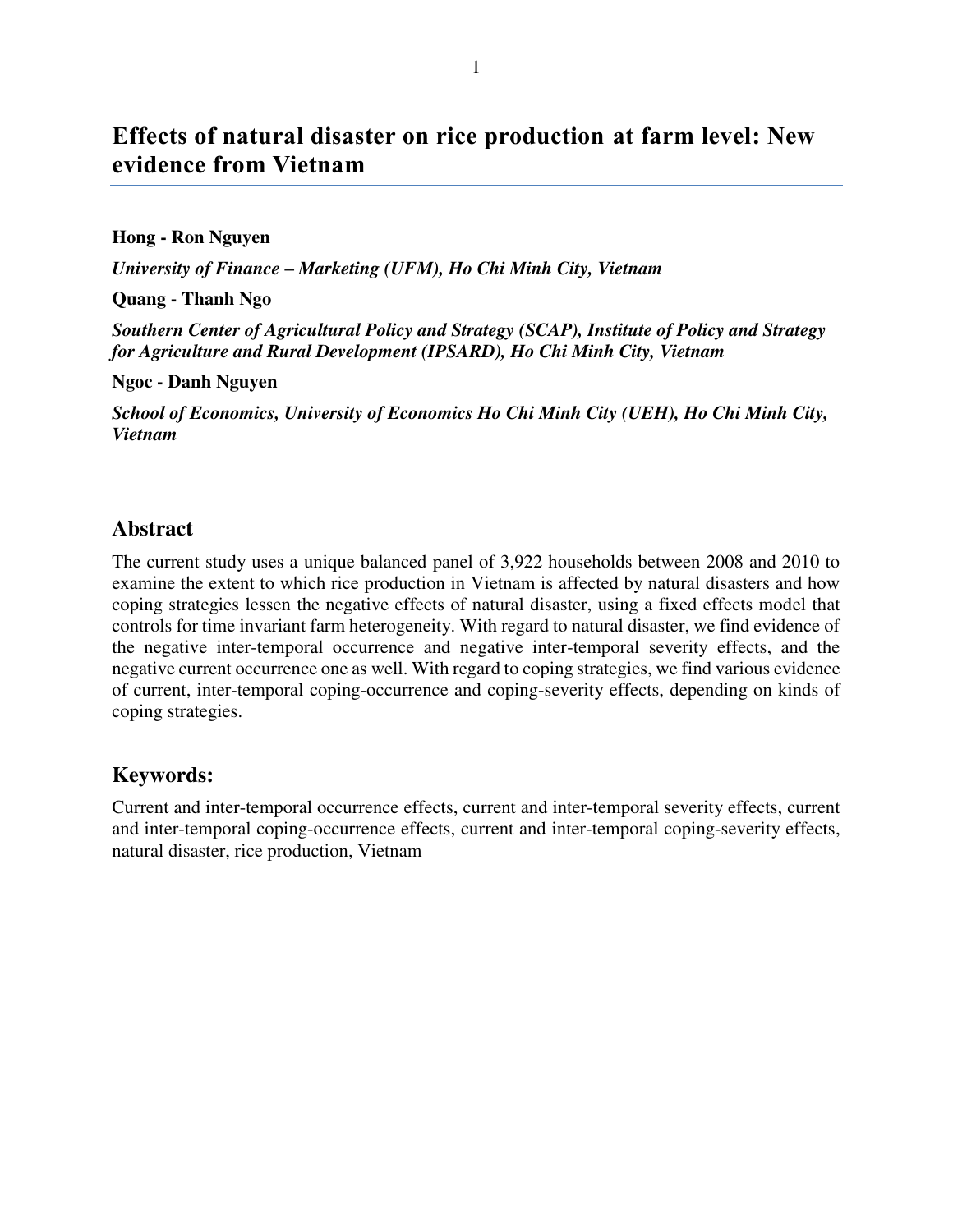### **1. Introduction**

Agriculture is inherently sensitive to climate conditions and is among the sectors most vulnerable to natural disaster. In simple terms, according to Sivakumar (2005), a natural disaster is a natural event with catastrophic consequences for living things in the vicinity. Natural disasters can be classified into hydro-meteorological and geophysical disasters (Sivakumar, 2005), in which the former includes landslides, droughts, extreme temperatures and heat waves, floods, tropical cyclones, windstorms; and others (insect infestation and waves/surges), and the latter include earthquakes and volcanic eruptions (IFRC/RCS, 2003).

In this paper, we explore the extent to which rice production in Vietnam is affected by natural disasters such as flood, drought, typhoon and landslides and how coping strategies lessen the negative effects of natural disaster. Our primary hypothesis is that natural disasters have negative impacts on rice production and coping strategies can lessen the negative effects of natural disaster to a certain extent. While many empirical studies have done so far on the effects of natural disaster, either at nation, region, community, household, and individual level or sector and crop level, such as Blaikie et al. (2014), Loayza et al. (2012), Kaplan (2010), Ludwig et al. (2007), De Haen and Hemrich (2007), Sawada (2007), Alderman et al. (2006), Skidmore and Toya (2005), Sivakumar (2005), Fothergill and Peek (2004), Das et al. (2003), Pelling et al. (2002), Jacoby and Skoufias (1997), Deaton (1997), Benson (1997), and Long (1978), and coping strategies as well such as Davies et al. (2013), Briguglio et al. (2009), Fafchamps (2009), Greiving et al. (2006), Rose (2004), Bruneau et al. (2003), and Rosenzweig and Wolpin (1993), little is known about the effects of natural disaster on rice production at the farm level (with an exceptional research of Israel and Briones (2012) for the case of the Philippnies at the provincial level). This is mainly due to a lack of suitable information.

The study focuses on the impact of natural disaster on rice production at the farm level in Vietnam for several reasons: Firstly, paddy rice (referred as rice in this paper for simplification) has played an important role in food security, agriculture, and rural development in the world in general and in Vietnam in specific. In Vietnam, rice accounts for more than three-quarters of the country's total annual harvested agricultural area and employs about two-thirds of the rural labor force. Because the scope of expanding arable land to increase production is limited (as a consequence of such as rapid industrialization and urbanization), natural disaster impacts and declining agricultural productivity could compound the risk of food insecurity and agricultural growth in Vietnam. Secondly, Vietnam is considered as one of the most affected countries in the world by climate change (World Bank, 2009). Thirdly, our data come from the Vietnamese Access to Resources Household Survey (VARHS) for 2008 and 2010 and include uniquely detailed information on farm-level rice production, and the various types of natural disaster, their time of occurrences, and their levels of severity on rice plots and these allow for the analysis of farm-level rice production and natural disaster.

Findings from the study can provide useful information for policy makers on the adverse effects of natural disaster on rice production and coping strategies in developing countries. If natural disaster results in the depletion of rice productivity, the government should have strong and effective policies and programs to reduce the adverse effects of natural disaster. Moreover, effective coping strategies to deal with the negative effects from natural disaster should be promoted and tailored more in a national framework to fight against natural disaster.

The study is expected to contribute to the literature of environmental economics and development economics in some ways. Firstly, it provides empirical findings on the impacts of natural disaster and of coping strategies on rice production that is still silent in most empirical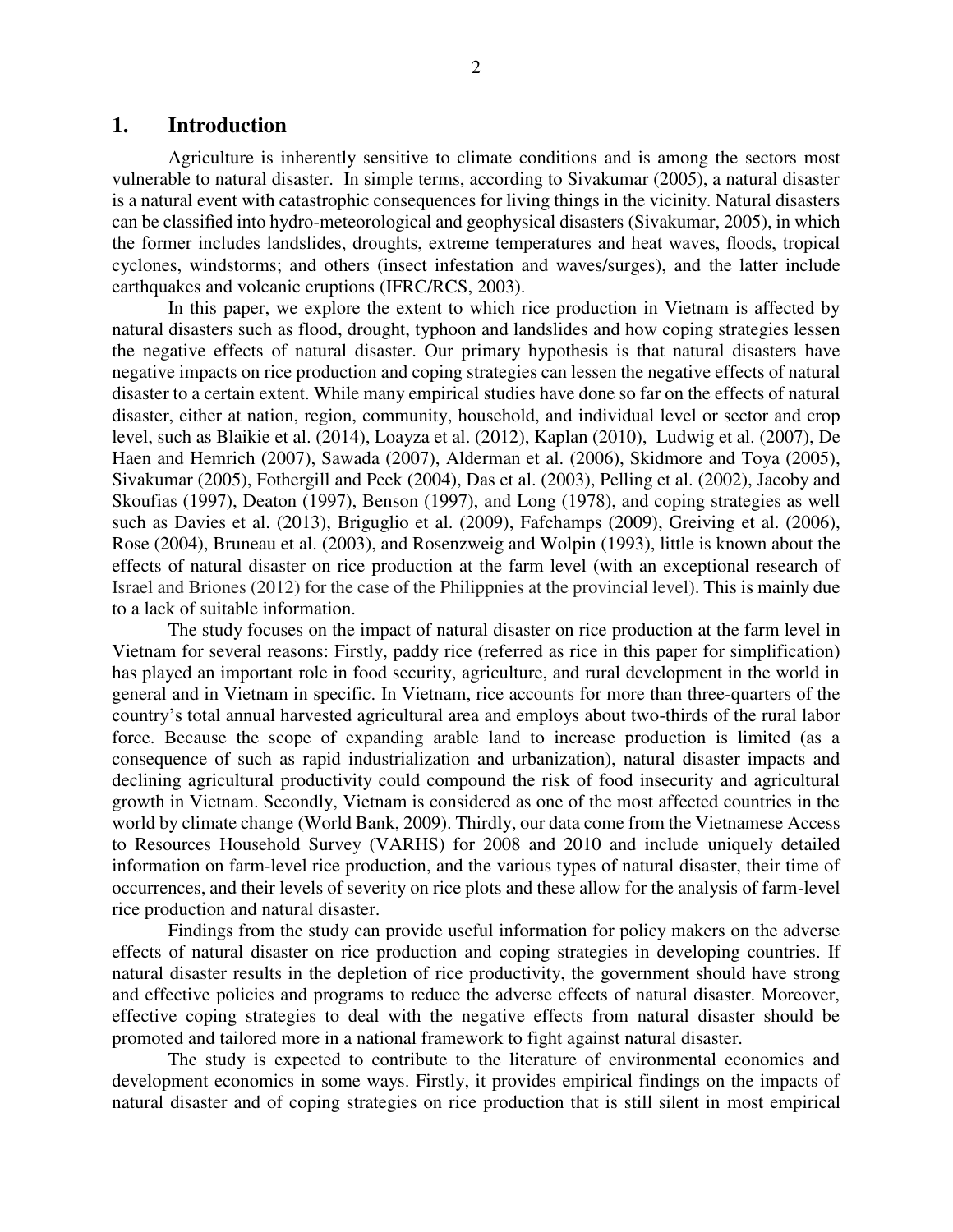literature so far. Secondly, it distinguishes between current and inter-temporal effects and occurrence and severity effects as well.

The remainder of the paper is organized as follow. Section 2 provides literature review and some relevant review of previously empirical studies. Section 3 presents data. Section 4 outlines the empirical approach used to explore these issues while Section 5 discusses the empirical findings. Section 6 concludes.

#### **2. Data**

The data are taken from VARHS for 2008 and 2010, which are results of a joint project conducted by the Central Institute for Economic Management (CIEM) of the Ministry of Planning and Investment (MPI), the Centre for Agricultural Policy Consulting (the Institute of Policy and Strategy for Agriculture and Rural Development - CAP-IPSARD), which is belonged to the Ministry of Agriculture and Rural Development (MARD), the Institute of Labor Science and Social Affairs (ILSSA) (Ministry of Labour, Invalids and Social Affairs - MoLISA), and the Development Economics Research Group (DERG) of the University of Copenhagen, together with Danida.

TheVARHS was carried out in rural areas of 12 provinces of Vietnam in the summer of each year. The survey was conducted during the same three-month period each year to ensure consistency and facilitating reasonable comparisons across time. The VARHS explores issues surrounding Vietnamese rural households' access to resources and the constraints that these households face in managing their livelihoods. Along with detailed information on farm-level rice production, the survey includes sections on natural disasters. After refining the dataset between 2008 and 2010, we obtain a balanced two-wave panel of 1,961 households involved in rice production.

Information on natural disaster are gathered by asking farms to name specific natural disasters from a list of natural disasters on each plot cultivated. The list of natural disasters includes flood, drought, typhoon, land slide. The questionnaire also includes an estimation of the loss that farm suffered from the natural disasters with respect to values of output lost on the plot in terms of Vietnamese Dong (VND). Table 1 provides a more detailed breakdown of natural disasters and their sub-categories among rice producers.

|               | 2008  |                 |       | 2010            |       | <b>Total</b>           |  |
|---------------|-------|-----------------|-------|-----------------|-------|------------------------|--|
| Disaster type | Obs.  | Percent $(\% )$ | Obs.  | Percent $(\% )$ | Obs.  | <b>Percent</b> $(\% )$ |  |
| No disaster   | 1,882 | 95.97           | 1,859 | 94.8            | 3,741 | 95.39                  |  |
| Flood         | 46    | 2.35            | 9     | 0.46            | 55    | 1.4                    |  |
| Drought       | 24    | 1.22            | 84    | 4.28            | 108   | 2.75                   |  |
| Typhoon       | 3     | 0.15            | 6     | 0.31            | 9     | 0.23                   |  |
| Land slide    | 6     | 0.31            | 3     | 0.15            | Q     | 0.23                   |  |
| <b>Total</b>  | 1,961 | 100             | 1.961 | 100             | 3.922 | 100                    |  |

#### **Table 1: Disasters by types, 2008-2010**

*Source: Author' calculation from VARHS 2008-2010* 

We find that that 4.03 per cent of farms faced a natural disaster on their rice plots in 2008 and 5.2 percent in 2010, in general. At a disaggregated level, in 2010 we find that 0.46 per cent of farms suffered a flood (down from 2.35 per cent in 2008) while 4.28 per cent suffered a drought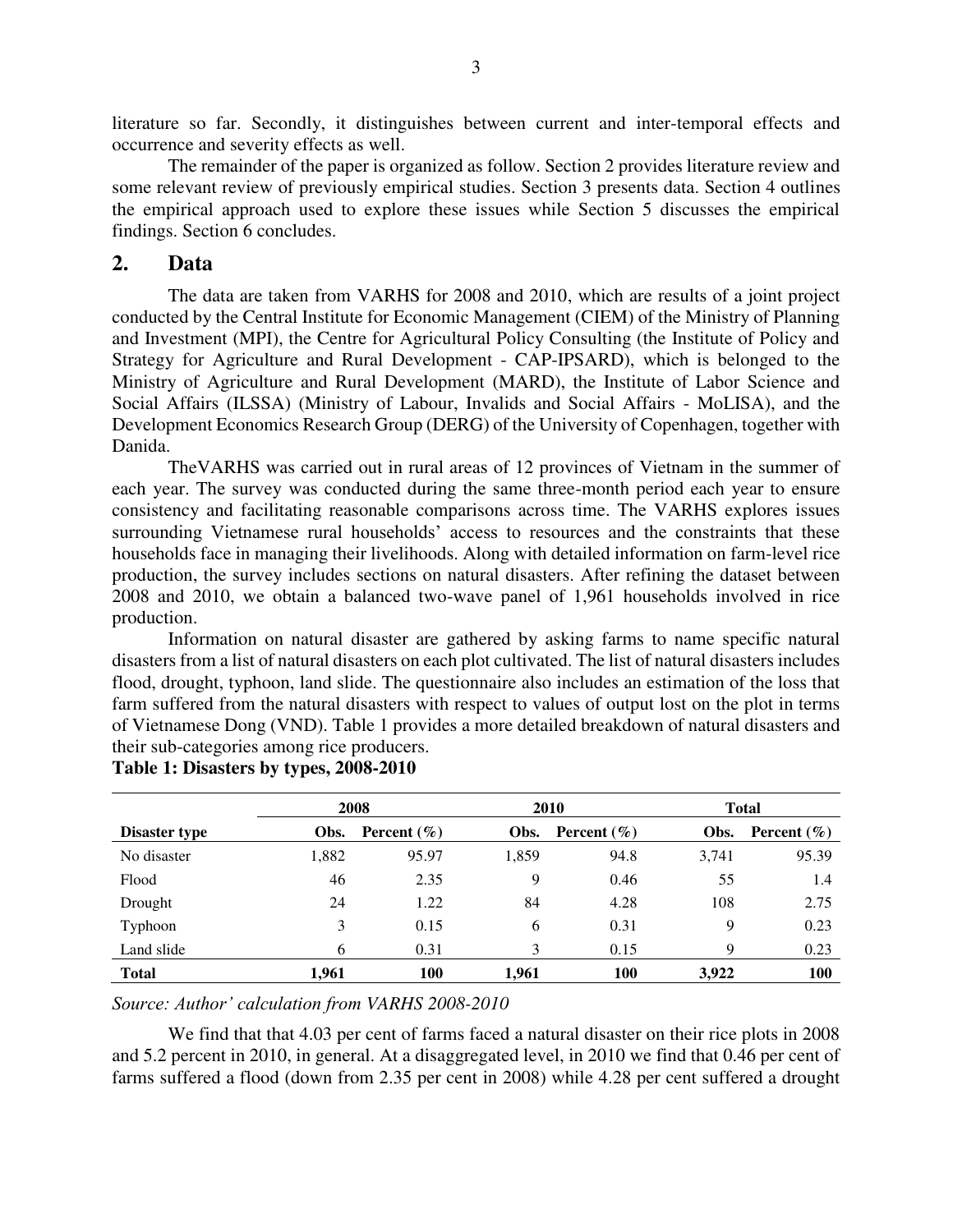(up from 1.22 per cent in 2008). In 2010, typhoon also increase to 0.31 per cent from 0.15 per cent in 2008.

Farms can cope with natural disasters in a variety of ways. Table 2 provides a brief description of each type of coping. While over time farms tend to be dependent more on selling land, livestock, assets, getting assistance from relatives or friends, government, NGO, borrowing from banks or relatives and using savings between 2008 and 2010, the less proportion of farms choose to reduce consumption in 2010 compared with 2008.

|                                  | 2008  |                 |       | 2010            | <b>Total</b> |                 |
|----------------------------------|-------|-----------------|-------|-----------------|--------------|-----------------|
| <b>Coping strategies</b>         | Obs.  | Percent $(\% )$ | Obs.  | Percent $(\% )$ | Obs.         | Percent $(\% )$ |
|                                  |       |                 |       |                 | 2,43         |                 |
| Doing nothing                    | 1,237 | 63.08           | 1,202 | 61.3            | 9            | 62.19           |
| Reduce consumption               | 558   | 28.45           | 416   | 21.21           | 974          | 24.83           |
| Sold land, livestock, assets     | 27    | 1.38            | 48    | 2.45            | 75           | 1.91            |
| Got assistance from relatives or |       |                 |       |                 |              |                 |
| friends                          | 22    | 1.12            | 29    | 1.48            | 51           | 1.3             |
| Got assistance from Government   | 19    | 0.97            | 37    | 1.89            | 56           | 1.43            |
| Got assistance from NGO          | 2     | 0.1             | 3     | 0.15            | 5            | 0.13            |
| Borrowed money from bank, others | 51    | 2.6             | 64    | 3.26            | 115          | 2.93            |
| Use savings                      | 45    | 2.29            | 162   | 8.26            | 207          | 5.28            |
|                                  |       |                 |       |                 | 3,92         |                 |
| <b>Total</b>                     | 1.961 | 100             | 1.961 | 100             |              | 100             |

|  |  |  |  |  | Table 2: Coping strategies by types, 2008-2010 |
|--|--|--|--|--|------------------------------------------------|
|--|--|--|--|--|------------------------------------------------|

*Source: Author' calculation from VARHS 2008-2010* 

Table 3 presents the crops of farmers in the 2008-2010 VARHS survey. Information collected on annual and perennial crop plots of 2008 indicates that rice is the highest frequency crop, followed by maize, cassava and coffee. Data for 2010 show that rice is still the most frequently planted crop, followed by maize, fruit trees, vegetables and cassava. There is a big difference in fruit trees between the two years of the survey, possibly because farmers responded to the food price decline in 2008.

| <b>Crop</b>                 | 2008  |                          |                                  |                                |       | 2010              |                           |                                |  |  |
|-----------------------------|-------|--------------------------|----------------------------------|--------------------------------|-------|-------------------|---------------------------|--------------------------------|--|--|
|                             | Obs   | <b>Percent</b><br>$(\%)$ | <b>Mean</b><br>(thousand<br>VND) | Std. dev.<br>(thousand<br>VND) | Obs.  | Percent<br>$(\%)$ | Mean<br>(thousand<br>VND) | Std. dev.<br>(thousand<br>VND) |  |  |
| Rice                        | 2.470 | 43.97                    | 12739                            | 29446                          | 2,386 | 30.62             | 13472                     | 32082                          |  |  |
| Maize                       | 1,286 | 22.89                    | 4213                             | 7551                           | 1,243 | 15.95             | 5004                      | 8560                           |  |  |
| Potato<br>$(non-$<br>sweet) | 12    | 0.21                     | 1306                             | 1264                           | 27    | 0.35              | 1715                      | 1793                           |  |  |
| Sweet potato                | 104   | 1.85                     | 840                              | 1394                           | 81    | 1.04              | 2440                      | 4614                           |  |  |
| Cassava                     | 652   | 11.61                    | 3464                             | 5273                           | 639   | 8.20              | 3166                      | 7339                           |  |  |
| Peanuts                     | 226   | 4.02                     | 4077                             | 10039                          | 212   | 2.72              | 4006                      | 13178                          |  |  |
| Vegetables                  | na    | na                       | na                               | na                             | 664   | 8.52              | 2551                      | 6201                           |  |  |
| Other annual                | na    | na                       | na                               | na                             | 476   | 6.11              | 6299                      | 22180                          |  |  |
| crops                       |       |                          |                                  |                                |       |                   |                           |                                |  |  |
| Fruits                      | 44    | 0.78                     | 3333                             | 4332                           | 949   | 12.18             | 1662                      | 4304                           |  |  |
| Coffee                      | 394   | 7.01                     | 52956                            | 63287                          | 435   | 5.58              | 51504                     | 64727                          |  |  |
| Tea                         | 101   | 1.80                     | 4982                             | 7089                           | 111   | 1.42              | 5184                      | 7621                           |  |  |
| Cocoa                       | na    | na                       | na                               | na                             | 16    | 0.21              | 8250                      | 9546                           |  |  |
| Cashew nuts                 | 154   | 2.74                     | 4511                             | 7067                           | 182   | 2.34              | 10752                     | 15606                          |  |  |
| Sugar cane                  | 42    | 0.75                     | 15302                            | 24191                          | 51    | 0.65              | 19567                     | 39732                          |  |  |

**Table 3: Cultivation activities by types and crop values (thousand VND), 2008-2010**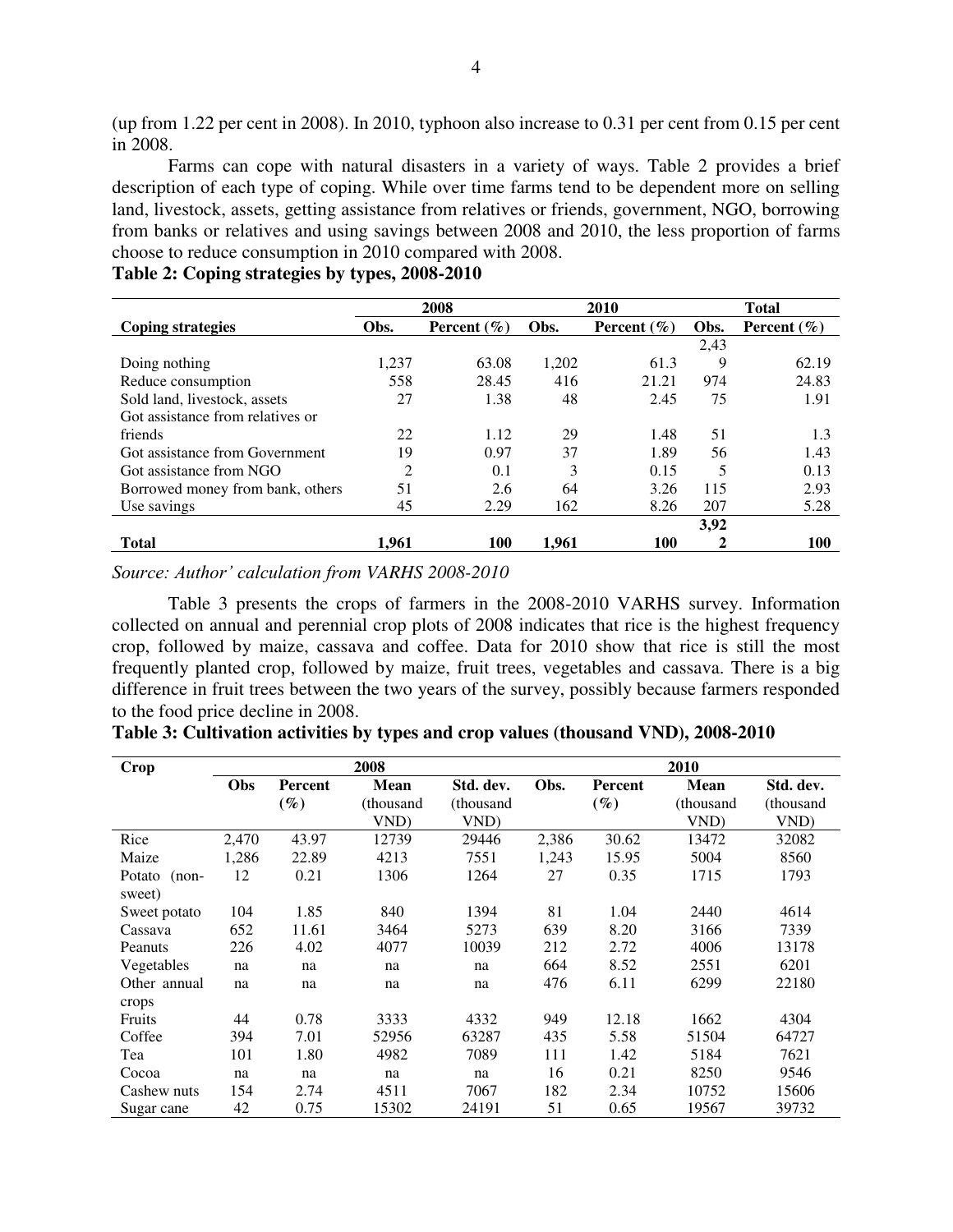| Crop         | 2008       |                |             |            |       | 2010    |             |            |  |
|--------------|------------|----------------|-------------|------------|-------|---------|-------------|------------|--|
|              | <b>Obs</b> | <b>Percent</b> | <b>Mean</b> | Std. dev.  | Obs.  | Percent | <b>Mean</b> | Std. dev.  |  |
|              |            | $(\%)$         | (thousand   | (thousand) |       | $(\%)$  | (thousand   | (thousand) |  |
|              |            |                | VND)        | VND)       |       |         | VND)        | VND)       |  |
| Pepper       | 116        | 2.07           | 30165       | 55930      | 88    | 1.13    | 35701       | 50698      |  |
| Rubber       | 16         | 0.28           | 40289       | 57807      | 41    | 0.53    | 75225       | 62585      |  |
| Medicinal    | na         | na             | na          | na         | 67    | 0.86    | 8844        | 11206      |  |
| trees/plants |            |                |             |            |       |         |             |            |  |
| Other        | na         | na             | na          | na         | 124   | 1.59    | 8362        | 14031      |  |
| perennial    |            |                |             |            |       |         |             |            |  |
| crops        |            |                |             |            |       |         |             |            |  |
| Forestry     | na         | na             | na          | na         |       | 0.01    | 500         | na         |  |
| <b>Total</b> | 5,617      |                |             |            | 7,793 |         |             |            |  |

*Source: Authors' calculation from VARHS 2008-2010 Note: na: no information* 

Table 3 also presents the value of crop production of farmers in the two years 2008-2010. In 2008, among the short-term crops, rice had the highest average farmer production value, about 13 million VND per year, followed by maize, and peanut. In 2010, the average production value of rice farmers is over 13 million VND per year, followed by maize and peanut. In general, in the two years 2008-2010, there was no significant change in the value of production and the hierarchy of short-term crops.

# **3. Review of Related Literature and Empirical approach**

Most of related empirical works so far are on the impacts of natural disasters on agriculture in general, for example: Loayza, *et al*. (2009), Sivakumar (2005), and Long (1978). Loayza, *et al*. (2009) find that droughts and storms have negative impacts on agriculture while floods have a positive effect. Sivakumar (2005) argues that the predominant impacts of natural disasters on agriculture are negative. Long (1978) indicates that the negative effects are a powerful partial explanation of the lack of agricultural self-sufficiency in a large number of low income countries.

An exception is Israel and Briones (2012), who use the Agricultural Multi-market Model for Policy Evaluation (AMPLE) to examine the impacts of natural disasters such as typhoons, floods and droughts on agriculture at the provincial level in the Philippines. They find that typhoons have a significant negative impact on paddy rice production at the provincial level.

Our empirical investigation focuses on: the extent to which natural disaster affects farmlevel rice productivity and the extent to which farms manage to cope with adverse effects of natural disaster within the framework of traditional Cobb-Douglas production function as illustrated by Te'o (1997). We follow two stages of empirical investigations to explore these issues. First, we analyses the impacts of natural disaster on farm-level rice productivity. The relationship between natural disaster and the depletion of the farm productivity can be identified using a panel fixedeffects approach under certain assumptions. We exploit the panel dimension to our data by using a fixed effects model that controls for time invariant farm heterogeneity. Time varying farm characteristics are also included as control variables. The key explanatory variables of interest are the different types of natural disaster and the severity and persistence of these natural disasters. Our data facilitate the disaggregation of overall natural disaster into specific natural disasters, which are all exogenous to the model. Using a fixed effects estimation procedure will eliminate any time invariant unobserved heterogeneity while the inclusion of control variables for inputs to capture any remaining time varying heterogeneity. The full farm level fixed effects model we estimate is given by: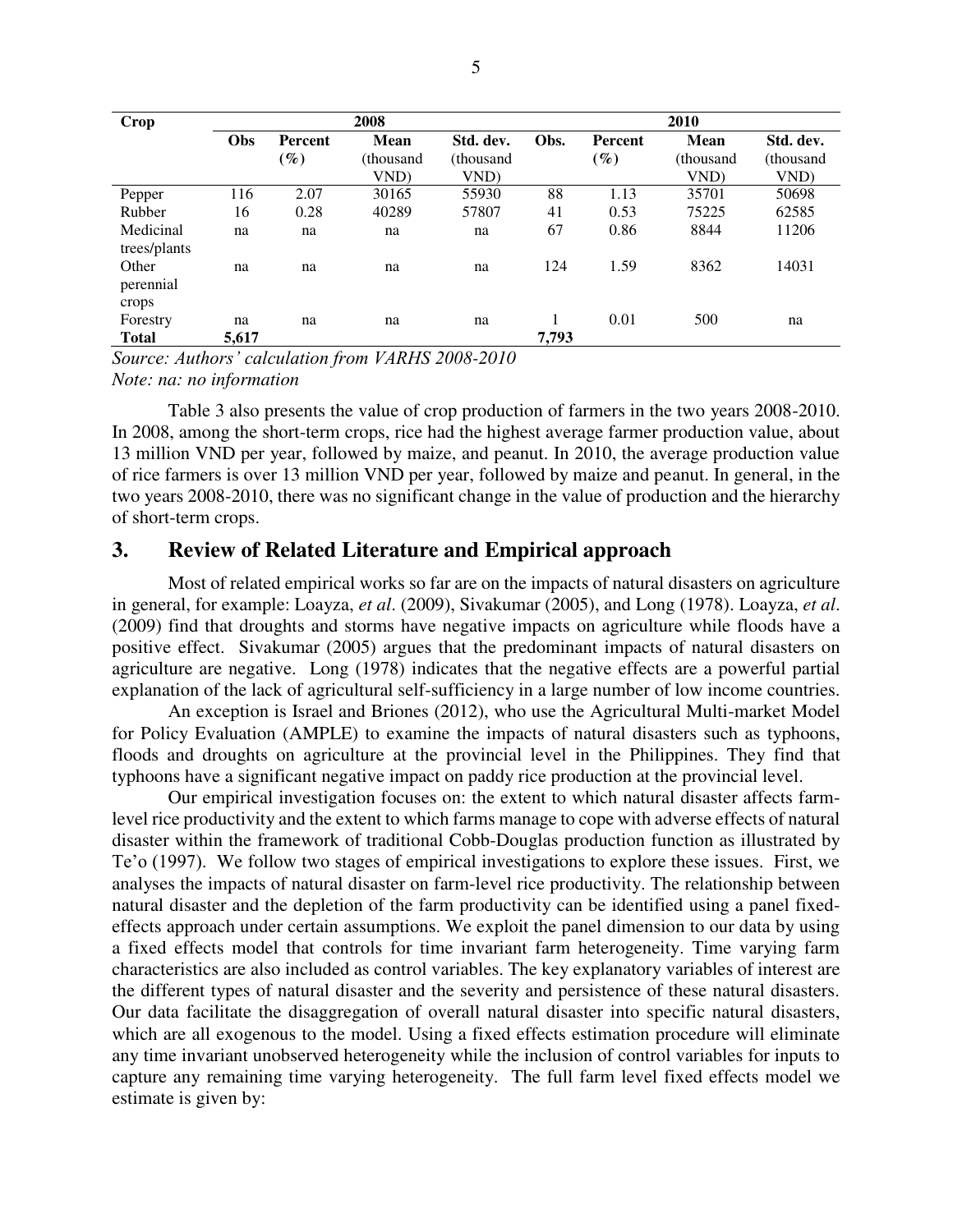$$
Y_{ii} = (\alpha_1 LAB_{ii} + \alpha_2 LAND_{ii} + \alpha_3 CAP_{ii} + \alpha_4 MATE_{ii}) + \beta \sum_{i=1}^{3} NAT_{ii} +
$$
  
+  $\chi \sum_{i=1}^{3} LOSS_{ii}^{j} + \delta \sum_{i=1}^{3} NATLOSS_{ii}^{j} + \delta_4 NATLOSS21_{ii} + + \delta_5 NATLOSS31_{ii} + \delta_6 NATLOSS32_{ii} + (A)$   
+  $\tau_i + u_i + \varepsilon_{ii}$ 

Where:

Yit is rice productivity (measured by tons per hectare and in natural logarithm form as used in, for example, Yu et al. (2010));

 $LAB_{it}$ ,  $LAND_{it}$ ,  $CAP_{it}$ ,  $MATE_{it}$  represents a vector of farm production inputs (such as labor (total of working days), land (arable land for rice cultivation), capital (annual capital investment), and intermediate costs for rice cultivation. These variables are in natural logarithm form. Economic theory said that higher rice yields are characterized by higher input usage (labor, land, capital, and intermediates such as fertilizer) during the production process;

NAT<sup>j</sup><sub>it</sub> (j=1,2,3) are zero-one dummy variables indicating natural disaster occurred in survey year (t), one year before  $(t - 1)$  and two years before  $(t - 2)$ , respectively. If the current natural disaster resulted in a loss in yield of rice, we would expect the coefficient on this term to be negative and statistically significant (the current occurrence effect); and if the past natural disaster resulted in a loss in yield of rice, we would expect the coefficient on these terms to be negative and statistically significant (the inter-temporal occurrence effect);

LOSS<sup>j<sub>it</sub> (j=1,2,3) are variables indicating total loss from natural disaster on rice plots</sup> occurred in survey year (t), one year before (t - 1) and two years before (t - 2), respectively. These variables are in natural logarithm form;

NATLOSS<sup>j</sup><sub>it</sub> (j=1,2,3) are variables indicating interactions between natural disaster and total loss (in natural logarithm form) from natural disaster on rice plots occurred in survey year (t), one year before (t - 1) and two years before (t - 2), respectively. If natural disasters are severe, resulted in a loss in yield of rice, we would expect the coefficient on these above interaction terms to be negative and statistically significant (the current severity effects, respectively);

NATLOSS21<sub>it</sub>, is interaction between natural disaster at last year  $(t - 1)$  and total loss (in natural logarithm form) from natural disaster on rice plots occurred at current year (t); and NATLOSS31 $_{it}$  and NATLOSS32 $_{it}$  are interactions between natural disaster occurred two years ago (t - 2) and total loss (in natural logarithm form) from natural disaster on rice plots occurred at current year (t) and last year (t - 1), respectively. If natural disasters are severe, resulted in a loss in yield of rice, we would expect the coefficient on these above interaction terms to be negative and statistically significant (the inter-temporal severity effects);

 $\tau_t$  represents time dummies,  $u_i$  is a farm specific fixed effect and  $\varepsilon_{it}$  is the farm random error term. We assume that regional differences which control for rice productivity variations and across regions are subsumed within the farm fixed effect while the time dummies control for changes in technology over time.

We explore model (A) into four sub-models: (a) Model 1a with natural disaster, (b) Model 2a with natural disaster, loss, and interactions between natural disaster and loss, (c) Model 1b with specific natural disasters such as flood, drought, typhoon and land slide, (d) Model 2b with specific natural disasters such as flood, drought, typhoon and land slide, their respective losses, and their interactions between specific natural disasters and their respective losses.

At the second stage, our analysis is further extended to consider the extent to which coping strategies may serve to lessen the depletion of farm productivity. We consider seven types of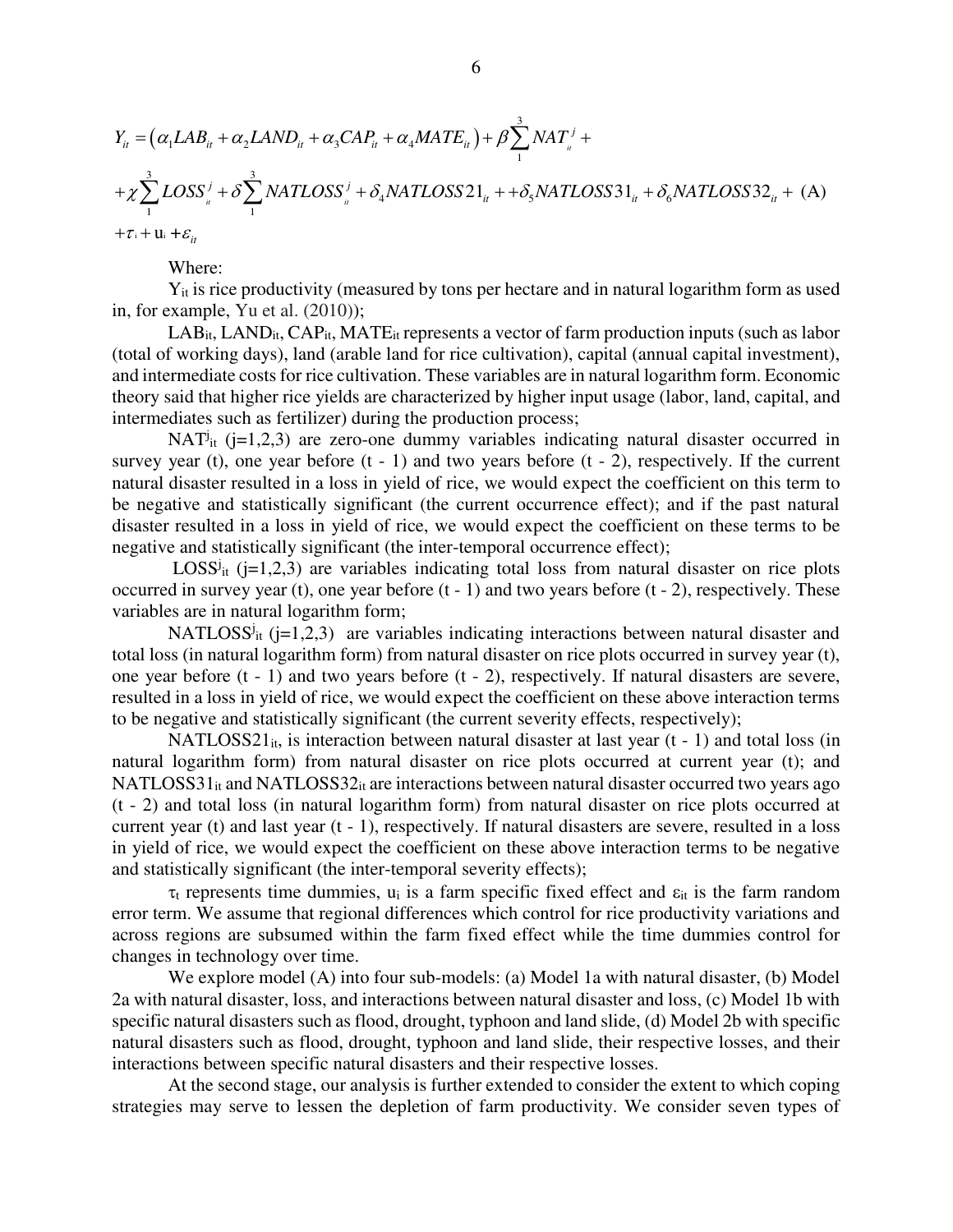coping strategies, namely: (1) 'reduced consumption', (2) 'sold land, livestock, assets', (3) 'got assistance from relatives or friends', (4) 'got assistance from Government', (5) 'got assistance from NGO', (6) 'borrowed money from bank, others', and (7) 'used savings'. A specified model is as follows:

$$
Y_{ii} = (\alpha_1 LAB_{ii} + \alpha_2 LAND_{ii} + \alpha_3 CAP_{ii} + \alpha_4 MATE_{ii}) + \beta \sum_{1}^{3} NAT_{ii} +
$$
  
+  $\chi \sum_{1}^{3} LOSS_{ii}^{j} + \delta \sum_{1}^{3} NATLOSS_{ii}^{j} + \delta_4 NATLOSS21_{ii} + + \delta_5 NATLOSS31_{ii} + \delta_6 NATLOSS32_{ii} +$   
+  $\phi_1 \sum_{1}^{7} COP_{ii}^{j} + \phi_2 \sum_{1}^{7} COPLG1_{ii}^{j} + \phi_3 \sum_{1}^{7} COPLG2_{i}^{j} +$   
+  $\phi_1 \sum_{1}^{7} COPNAT_{ii}^{j} + \phi_2 \sum_{1}^{7} COPNATLG1_{ii}^{j} + \phi_3 \sum_{1}^{7} COPNATLG2_{i}^{j} +$   
+  $\tau_1 + u_i + \varepsilon_{ii}$  (B)

Where:

COP<sup>j</sup><sub>it</sub>, COPLG1<sup>j</sup><sub>it</sub>, and COPLG2<sup>j</sup><sub>it</sub> (j=1,2,3,4,5,6,7) are zero-one dummy variables indicating seven specific coping strategies conducted in survey (t), one year before (t - 1) and two years before (t - 2), respectively. If copping strategies help to lessen the depletion of rice productivity in the event of a natural disaster, we would expect the coefficient on these interaction terms to be positive and statistically significant (the positive current coping-occurrence effects); if not, the coefficients can be negative and statistically significant (the negative current copingoccurrence effects).

COPNAT<sup>j</sup><sub>it</sub>, COPNATLG1<sup>j</sup><sub>it</sub>, and COPNATLG2<sup>j</sup><sub>it</sub> (j=1,2,3,4,5,6,7) are interactions between natural disaster and seven specific coping strategies in survey (t), one year before (t - 1) and two years before (t - 2), respectively. If copping strategies help to lessen the depletion of rice productivity in the event of a natural disaster, we would expect the coefficient on these interaction terms to be positive and statistically significant (the positive inter-temporal coping-occurrence effects); if not, the coefficients can be negative and statistically significant (the negative intertemporal coping-occurrence effects).

We explore model (B) into four sub-models: (a) Model 3a with natural disaster, coping strategies, and interactions between natural disaster and coping strategies, (b) Model 4a with natural disaster, loss, their interactions, coping strategies, and interactions between natural disaster and coping strategies, (c) Model 3b with specific natural disasters, coping strategies, and interactions between specific natural disasters and coping strategies, (d) Model 4b with specific disasters, loss, their interactions, coping strategies, and interactions between specific disasters and coping strategies.

Outliers are always hidden in the questionnaire survey. In this study, we suspected outlier observations on the variables of rice area, rice yield, and rice yield of farmers. With these three variables we cannot apply the conventional method to identify and eliminate outlier observations, so we use *bacon* command in Stata to identify multivariate outliers (Weber, 2010). After removing outliers, we obtain a two-wave panel dataset of 3922 observations.

During the regression analysis, multi-collinearity and heteroskedasticity are examined and the results show that there is no multi-collinearity and no evidence of unequal variance. In addition,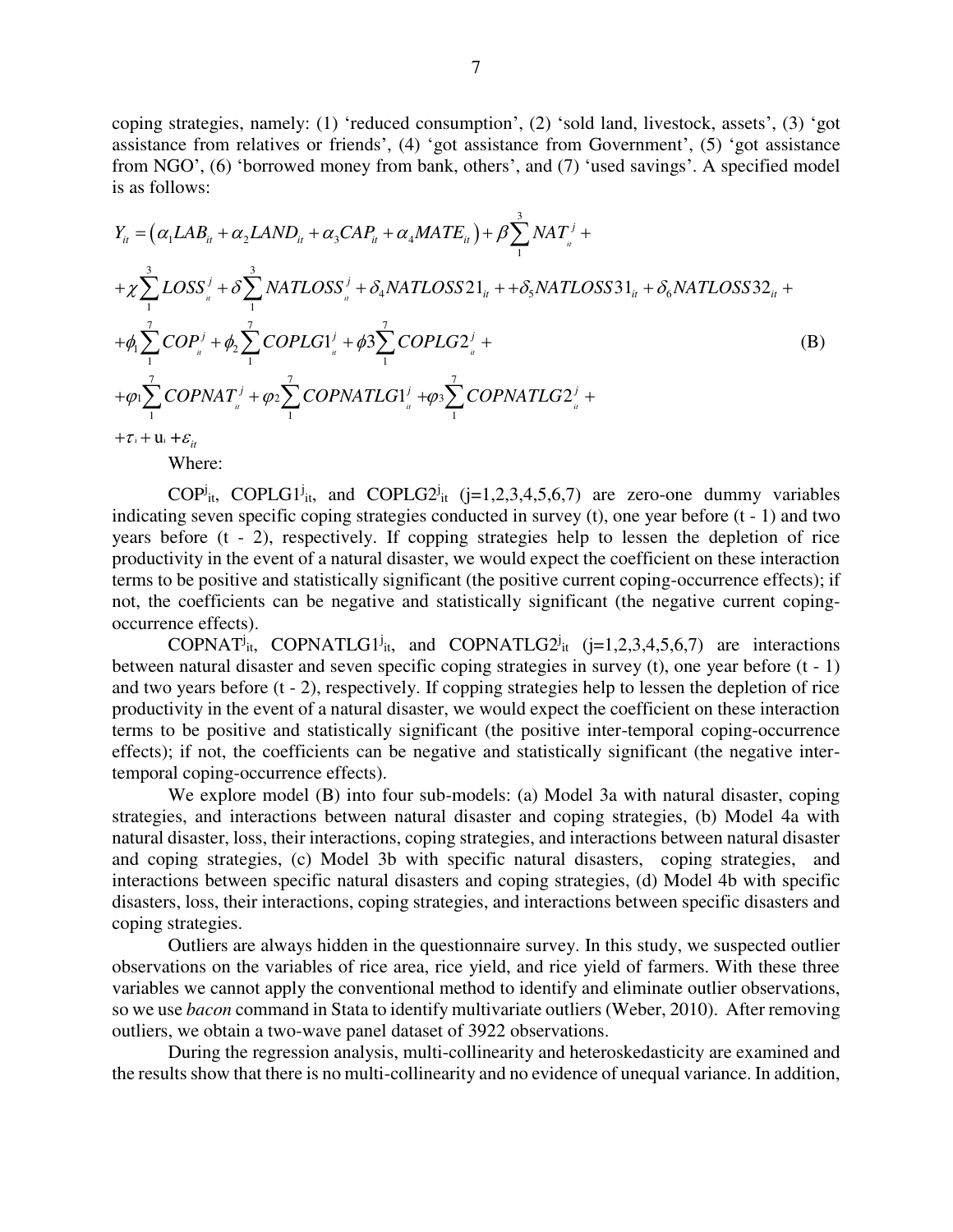we present the regression results after the procedure for eliminating natural disasters related variables that do not pass the statistical significance test at the common levels.

### **4. Empirical Results**

The summary statistics presented in Section 2 help to motivate the central research questions of this paper concerning the impact of natural disaster on farm-level rice production. As discussed in Section 3, there are two parts to our empirical investigation of these issues. First, we estimate a fixed effects model of the impact of natural disaster on farms' rice productivity. Second, we focus on the impacts of coping strategies to farms' rice productivity under natural disaster to gain an understanding of the extent to which coping strategies are effective.

#### 4.1.Statistic description

Table 4 presents descriptive statistics for the years 2008 and 2010 on the annual sample. There is no significant change in the average annual production of rice between 2008 and 2010, at about 1.8 tones. However, there is a significant change in paddy yield between 2008 (4.22 tons per ha) and 2010 (4.48 tons per ha). Labor size has not changed between two years (approximately 3 labors in 2008 and 2010). However, the number of working days devoted to rice cultivation has changed much: 125 days in 2008 and 101 days in 2010. Rice cultivation area remains unchanged in 2008 and 2010, at about 0.45 hectares. There is an increase in investment between 2008 and 2010, about 928 thousand VND in 2008 to about 1.3 million VND in 2010. The cost of production also increased about 2.5 million VND in 2008 to nearly 6.0 million VND in 2010.

| <b>Variable</b>       | Mean   | Std.              | Min. | Max.   | Mean    | Std. Dev. | Min.              | Max.   |
|-----------------------|--------|-------------------|------|--------|---------|-----------|-------------------|--------|
|                       |        | Dev.              |      |        |         |           |                   |        |
|                       |        | $2008 (N = 1969)$ |      |        |         |           | $2010 (N = 1969)$ |        |
| Rice output (tons)    | 1.80   | 1.36              | 0.03 | 10.80  | 1.73    | 1.31      | 0.05              | 10.50  |
| productivity<br>Rice  | 4.48   | 1.50              | 0.20 | 10.00  | 4.22    | 1.44      | 0.25              | 11.43  |
| (Tons/ha)             |        |                   |      |        |         |           |                   |        |
| Number of labor       | 3.08   | 1.46              | 1.00 | 10.00  | 3.17    | 1.48      | 1.00              | 9.00   |
| Number of working     | 124.59 | 87.85             | 2.00 | 660.00 | 101.25  | 64.51     | 3.00              | 520.00 |
| days for rice (days)  |        |                   |      |        |         |           |                   |        |
| Arable land for rice  | 0.45   | 0.36              | 0.01 | 2.9    | 0.46    | 0.39      | 0.01              | 3.80   |
| (hectare)             |        |                   |      |        |         |           |                   |        |
| Total investment      | 928.54 | 3674              | 0.00 | 70035  | 1287.41 | 4240.63   | 0.00              | 45100  |
| (thousand VND)        |        |                   |      |        |         |           |                   |        |
| Input costs (thousand | 2518   | 2722              | 0.00 | 35500  | 5947.27 | 9257      | 0.00              | 128230 |
| VND)                  |        |                   |      |        |         |           |                   |        |

**Table 4: Statistic summary on factor variables, 2008-2010** 

#### *Source: Authors' calculation from VARHS 2008-2010*

Table 5 shows that that from less than 1 per cent to 18 per cent of rice cultivating firms suffered natural disaster between 2007 and 2010. At a disaggregated level, in 2007 we find that less than 1 per cent of farms suffered one form of natural disasters such a flood, drought, typhoon, and landslides, while in 2009-2010, flood occurred at 5-6 per cent, drought sometimes at 9 per cent, typhoon at 3 per cent, and landslides at 1 per cent.

The losses as a result of natural disaster varies considerably over time. As revealed in Table 5, the size of losses increases from 16 thousand VND in 2007 to 304 thousand VND in 2009.

With respect to coping strategies, most farms choose to reduce consumption and the percentage is increasing over time, from 31 per cent in 2007 to 43 per cent in 2010. Coping by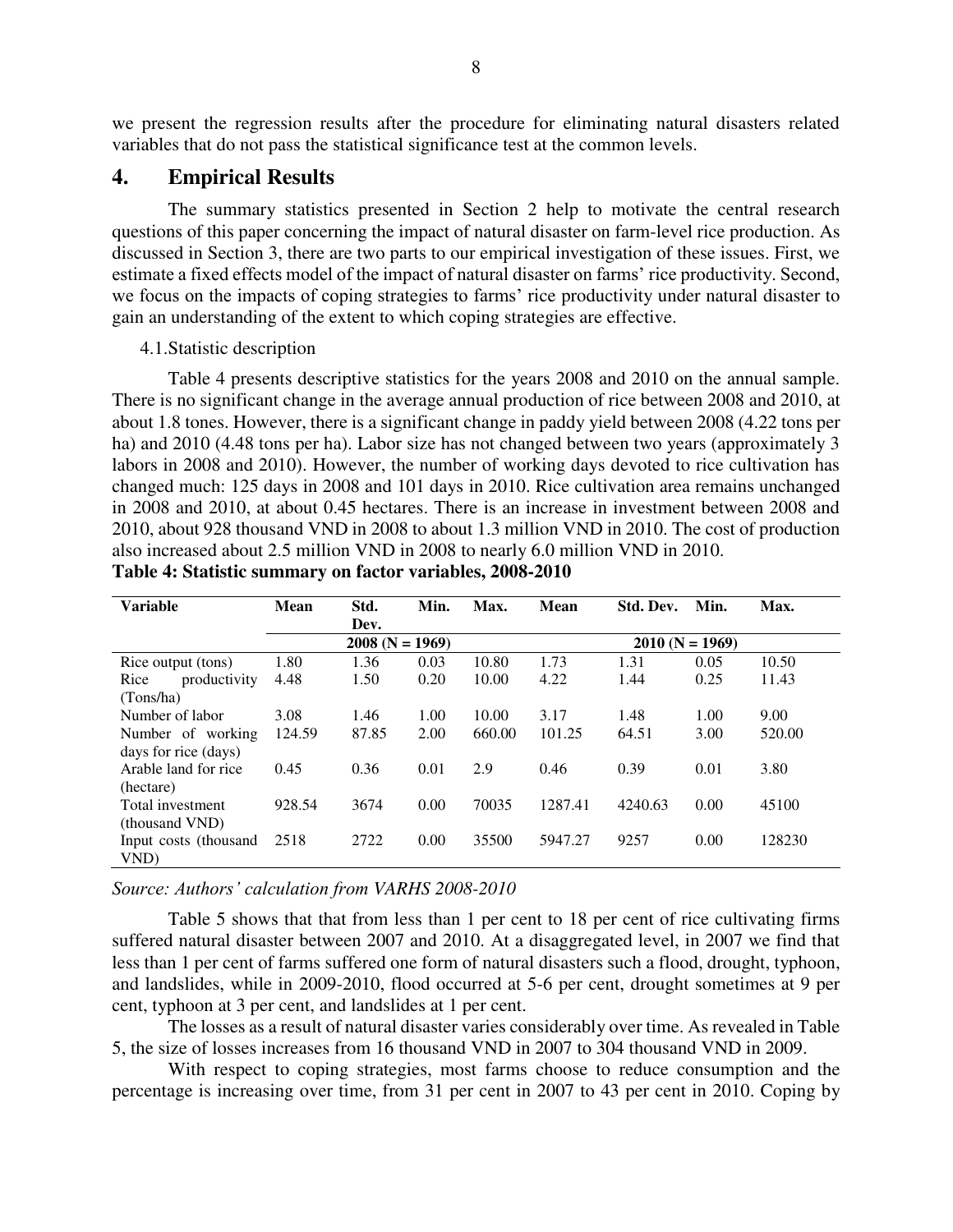selling productive means is also increased over time, from around 1 percent in 2007 to about 21 per cent in 2010. The proportion farms with assistance from relatives and from Vietnamese government increased between 2007 and 2010 from 1 per cent to 14 per cent of farms. As an important source of finance, farms choosing to borrow from bank increased between 2007 and 2010 from 3 per cent to 20 per cent of farms. We also find that the proportion of farms using savings increased between 2007 and 2010 from 2 per cent to 28 per cent of farms.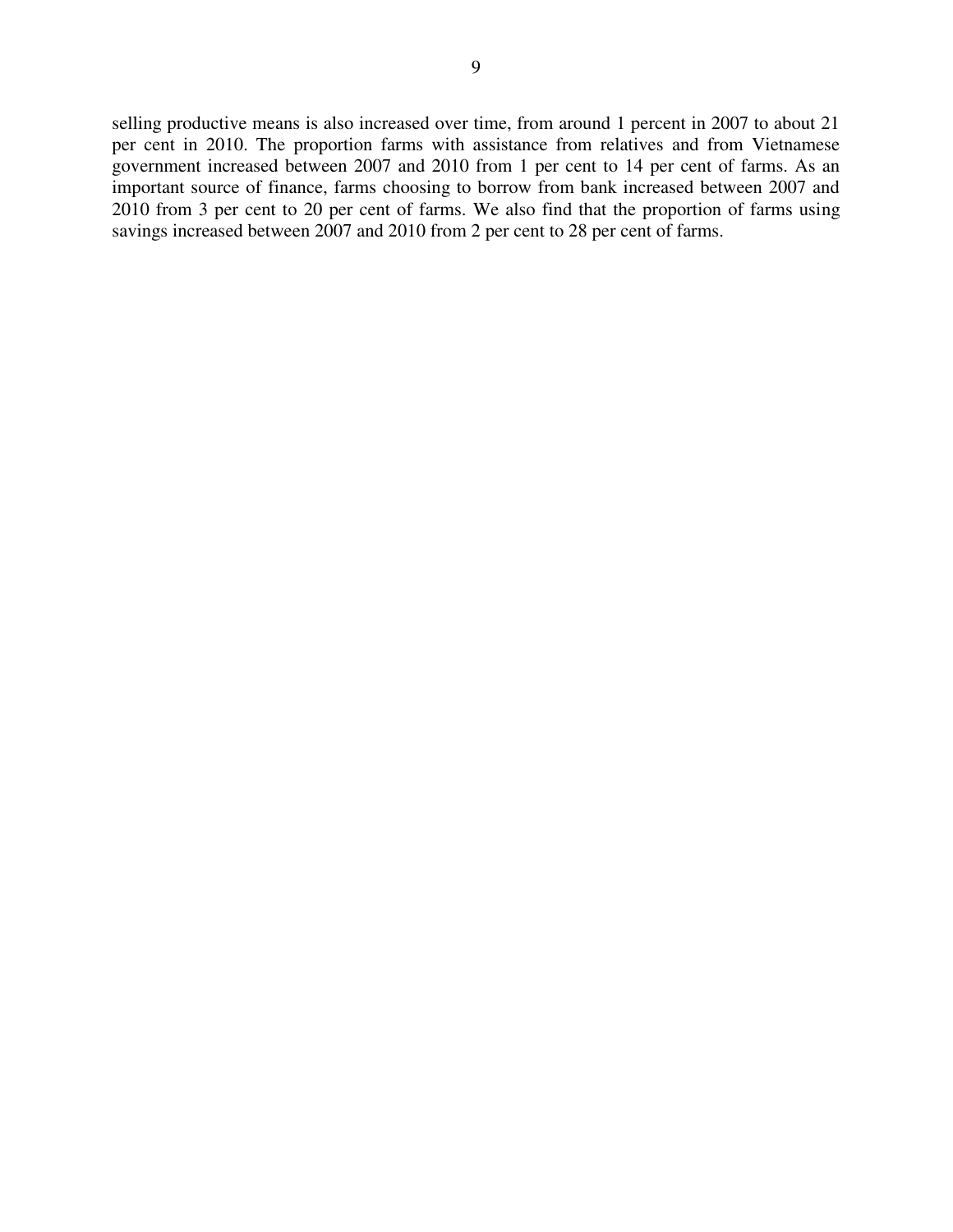| Variable                                                                                |                  | 2008             |                  | 2010            | Variable                                                            | 2008   |           | 2010   |              |
|-----------------------------------------------------------------------------------------|------------------|------------------|------------------|-----------------|---------------------------------------------------------------------|--------|-----------|--------|--------------|
|                                                                                         | Mean             | Std. Dev.        | Mean             | Std. Dev.       |                                                                     | Mean   | Std. Dev. | Mean   | Std.<br>Dev. |
| Natural disaster at year t (Yes=1)                                                      | 0.0331           | 0.1791           | 0.0495           | 0.2169          | Got assistance from relatives or friends<br>at year $t$ (Yes=1)     | 0.0112 | 0.1053    | 0.0214 | 0.1448       |
| Natural disaster at year $(t-1)$ (Yes=1)                                                | 0.126            | 0.3319           | 0.1836           | 0.3872          | Got assistance from Government at<br>vear $t$ (Yes=1)               | 0.0102 | 0.1005    | 0.0224 | 0.1481       |
| Natural disaster at year $(t-2)$ (Yes=1)                                                | 0.0041           | 0.0638           | 0.0617           | 0.2407          | Got assistance from NGOs at year t<br>$(Yes=1)$                     | 0.001  | 0.0319    | 0.0015 | 0.0391       |
| Flood at year t (Yes=1)                                                                 | 0.0235           | 0.1514           | 0.0066           | 0.0812          | Borrowed money from bank, others at<br>vear $t$ (Yes=1)             | 0.0265 | 0.1607    | 0.0403 | 0.1967       |
| Flood at year $(t-1)$ (Yes=1)                                                           | 0.0796           | 0.2707           | 0.0637           | 0.2444          | Used savings at year $t$ (Yes=1)                                    | 0.0229 | 0.1498    | 0.0826 | 0.2754       |
| Flood at year $(t-2)$ (Yes=1)                                                           | 0.0036           | 0.0597           | 0.0566           | 0.2311          | Reduced consumption at year $(t - 1)$<br>$(Yes=1)$                  | 0.3177 | 0.4657    | 0.2743 | 0.4463       |
| Drought at year t (Yes=1)                                                               | 0.0122           | 0.11             | 0.0444           | 0.206           | Sold land, livestock, assets at year $(t -$<br>1) $(Yes=1)$         | 0.0127 | 0.1122    | 0.0454 | 0.2082       |
| Drought at year $(t-1)$ (Yes=1)                                                         | 0.0352           | 0.1843           | 0.0938           | 0.2917          | Got assistance from relatives or friends<br>at year $(t-1)$ (Yes=1) | 0.0122 | 0.11      | 0.0224 | 0.1481       |
| Drought at year $(t-2)$ (Yes=1)                                                         | 0.0005           | 0.0226           | 0.0056           | 0.0747          | Got assistance from Government at<br>year $(t - 1)$ (Yes=1)         | 0.0102 | 0.1005    | 0.0245 | 0.1546       |
| Typhoon at year $t$ (Yes=1)                                                             | 0.0015           | 0.0391           | 0.0031           | 0.0552          | Got assistance from NGOs at year $(t –$<br>$1) (Yes=1)$             | 0.002  | 0.0451    | 0.0031 | 0.0552       |
| Typhoon at year $(t-1)$ (Yes=1)                                                         | 0.0087           | 0.0927           | 0.0311           | 0.1737          | Borrowed money from bank, others at<br>year $(t - 1)$ (Yes=1)       | 0.0286 | 0.1666    | 0.0428 | 0.2025       |
| Typhoon at year $(t-2)$ (Yes=1)                                                         | $\overline{0}$   | $\overline{0}$   | 0.001            | 0.0319          | Used savings at year $(t-1)$ (Yes=1)                                | 0.0316 | 0.175     | 0.0903 | 0.2866       |
| Landslides at year t (Yes=1)                                                            | 0.0031           | 0.0552           | 0.0015           | 0.0391          | Reduced consumption at year $(t - 2)$<br>$(Yes=1)$                  | 0.3095 | 0.4624    | 0.2458 | 0.4307       |
| Landslides at year $(t-1)$ (Yes=1)                                                      | 0.0102           | 0.1005           | 0.0143           | 0.1187          | Sold land, livestock, assets at year $(t -$<br>$2) (Yes=1)$         | 0.0122 | 0.11      | 0.0454 | 0.2082       |
| Landslides at year $(t-2)$ (Yes=1)                                                      | $\mathbf{0}$     | $\overline{0}$   | 0.001            | 0.0319          | Got assistance from relatives or friends<br>at year $(t-2)$ (Yes=1) | 0.0112 | 0.1053    | 0.0219 | 0.1465       |
| Natural disaster loss at year t<br>(thousand VND)                                       | 159              | 680              | 98               | 550             | Got assistance from Government at<br>year $(t - 2)$ (Yes=1)         | 0.0066 | 0.0812    | 0.025  | 0.1561       |
| Natural disaster loss at year $(t - 1)$<br>(thousand VND)                               | 336              | 1253             | 304              | 1438            | Got assistance from NGOs at year $(t -$<br>$2) (Yes=1)$             | 0.001  | 0.0319    | 0.0015 | 0.0391       |
| Natural disaster loss at year $(t - 2)$<br>(thousand VND)                               | 16               | 205              | 105              | 880             | Borrowed money from bank, others at<br>year $(t - 2)$ (Yes=1)       | 0.0255 | 0.1577    | 0.0398 | 0.1955       |
| Reduced consumption at year t (Yes=1)<br>Sold land, livestock, assets at year t (Yes=1) | 0.3151<br>0.0143 | 0.4647<br>0.1187 | 0.2407<br>0.0444 | 0.4276<br>0.206 | Used savings at year $(t-2)$ (Yes=1)                                | 0.0209 | 0.1431    | 0.0852 | 0.2792       |

Table 5: Statistic summary on natural disaster and coping strategies, 2008 -2010

*Source: Authors' calculation from VARHS 2008-2010*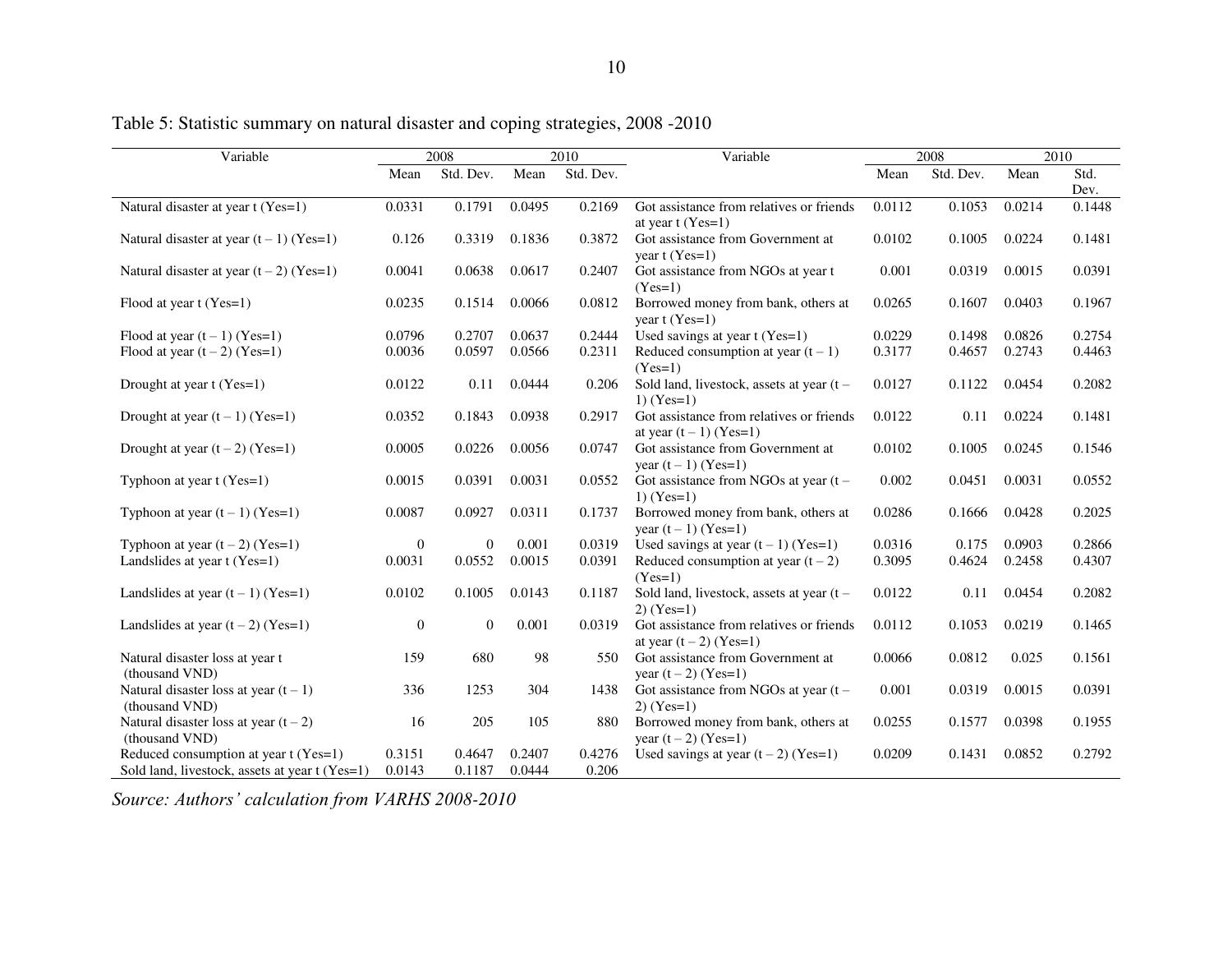#### 4.2. Natural disaster effects on rice productivity

The results of the fixed effects model of the effects of natural disaster on farm-level rice productivity are presented in Table 6. First, we determine whether farms suffering any type of natural disasters experience a statistically significant reduction in rice productivity (the current and inter-temporal occurrence effects). Second, we further investigate to which extend the level of severity by natural disaster affect farm-level rice productivity by taking into account the loss from natural disaster and by interacting natural disaster incidence and the loss from natural disaster (the current and inter-temporal severity effects). Third, we disaggregate the natural disaster measure into its specific forms such as flood, drought, typhoon, and landslides to explore how each specific category of natural disasters influences rice productivity over time (the current and inter-temporal occurrence effects). Four, we further examine the level of severity by specific natural disasters affecting farm-level rice productivity by taking into account the loss from specific natural disasters and by interacting specific natural disaster incidence and the loss from respectively specific natural disasters (the current and inter-temporal severity effects). In all steps, controls for traditional determinants of rice productivity such as labor, land, capital investment, and intermediate costs and other factors such as recovery from prior shocks (to control for persistence) and time dummies (to control for technology change over time) are included. Table 6 shows, in the second last row of it, that the fixed effects model is preferred than the OLS model. In addition, Hausman test in the last row of the table indicating that the random effect estimator is consistent (due to non-zero covariance between residuals and explanatory variables) is rejected. Therefore, we have to rely upon the fixed effect estimator.

Table 6 presents two main parts of estimation results. The first is related to factor variables, and the second all about natural disasters' effects. Although our main concerns are the second, we say somethings about the factor variables. Since production and inputs are measured in their logarithmic forms and are continuous, all the estimated parameters are the elasticities of these inputs. Yield elasticities with respect to household labor is about 0.09, highlighting the important role of labor in four models. An additional 1 percent working day use (proxied by working days) could increase the yield by 0.09 percent. Intermediates also have a sizable effect on rice yield, and an additional 1 percent intermediates use (proxied by intermediates costs) could increase the yield by 0.05 percent in four models. Annual capital investment is not significant in four models. Land has significantly negative effects on yield in four models. A possible explanation is the arable land size is small (on average, 0.45 ha in 2008 and 0.39 ha in 2010 in our sample and see Markussen (2015) for more description on this issue). Small land size can prevent farmers from mechanization or benefit from economies of scale. Another explanation is the fragmentation of land that also constraints the effectiveness of land use (see, for example, Markussen (2015)).

Regarding to the effect of natural disasters, Model 1a in Table 6 reveals that natural disaster within the last two years have a negative effect on rice productivity (the negative inter-temporal occurrence effect), which proves to be consistent with past studies (Israel and Briones, 2012; Sivakumar, 2005), while natural disaster at the survey year has no significant effect). Average rice yields among farms with natural disaster in last year are considerably lower than those with no natural disaster in the current year by 4.9 percent. In addition, average rice yields among farms with natural disaster in two years ago are considerably lower than those with no natural disaster in the current year by 6.9 percent.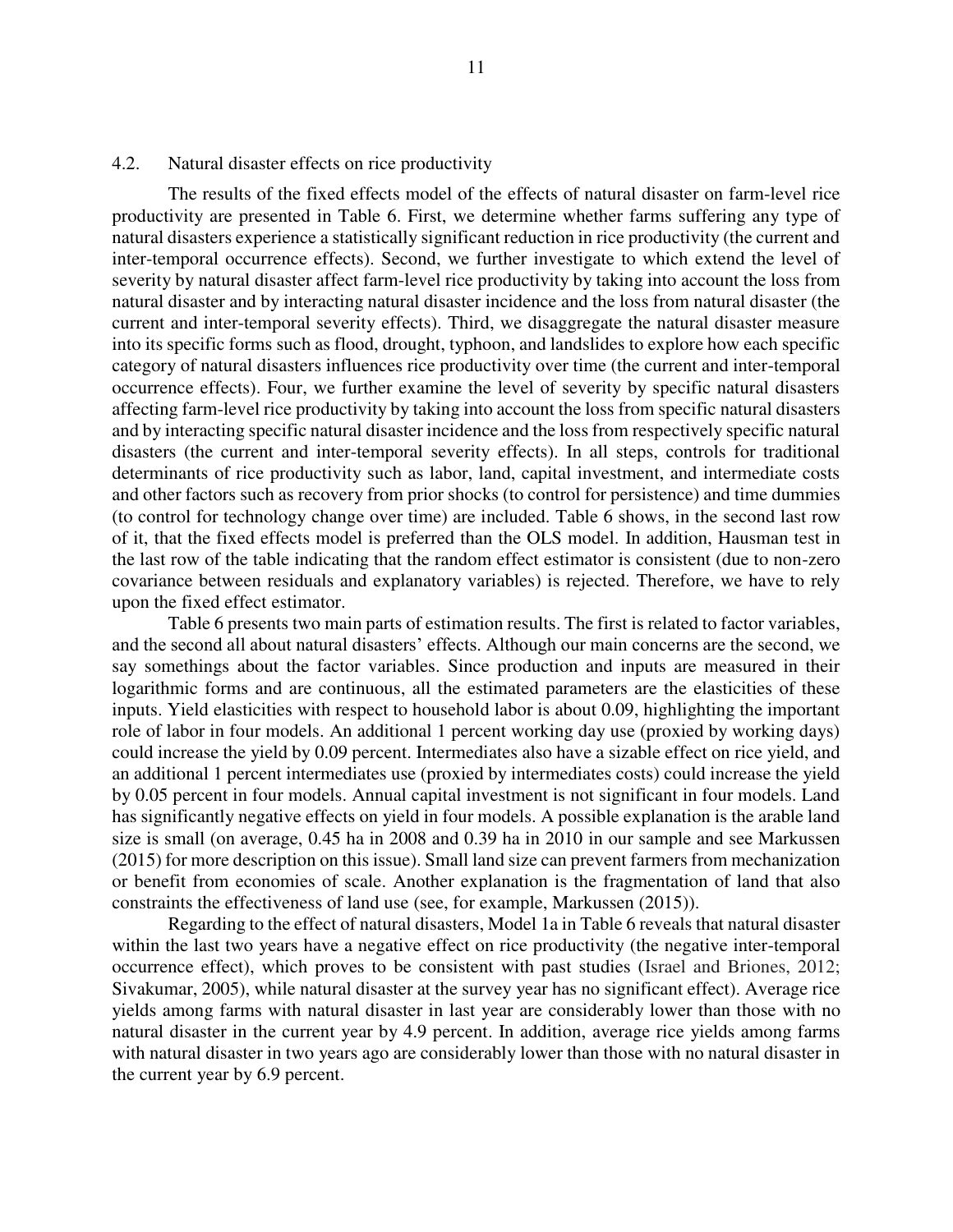Taking the total loss from natural disaster into account, we find that natural disaster with severity in all time swing of consideration (the survey year, last year and two years ago) do have a significantly negative effect on rice productivity in Model 2a (the negative inter-temporal severity effect). Specifically, a 1 percent loss due to natural disaster in the last year could decrease the yield by nearly 0.01 percent. In addition, a 1 percent loss in the current year due to natural disaster in the last year could decrease the yield by nearly 0.02 percent. Moreover, a 1 percent loss in the last year due to natural disaster in two years ago could decrease the yield by nearly 0.03 percent.

Disaggregating the natural disaster into its specific forms (Model 1b) we find that two types of natural disasters such as flood and typhoon at the survey year have a negative effect on rice productivity (the negative current occurrence effect), which appears to be consistent with past studies (Israel and Briones, 2012; Sivakumar, 2005). Average rice yields among farms with flood in the current year are considerably lower than those with no flood in the current year by 10.5 percent. In addition, average rice yields among farms with typhoon in the current year are considerably lower than those with no typhoon in the current year by 32.3 percent.

A further step to take total loss into consideration (Model 2b) by interacting specific natural disasters with their respective losses reveals that both drought and land slide with severity serve to deplete rice productivity over time (the negative inter-temporal severity effect), which appears to be consistent with the study of Israel and Briones (2012) for the Philippines. Average rice yields among farms with drought in the last year are considerably lower than those with no drought in the last year by 57.4 percent. Furthermore, a 1 percent loss in the last year due to drought could decrease the yield by nearly 0.1 percent. Last but not least, a 1 percent loss in the last year due to landslide in two years ago could decrease the yield by nearly 0.09 percent.

| Dependent variable: rice productivity (tons     | Model 1a    | Model 2a            | Model 1b    | Model 2b    |
|-------------------------------------------------|-------------|---------------------|-------------|-------------|
| per hectare, log)                               |             |                     |             |             |
| <b>Factor</b> variables                         |             |                     |             |             |
| Total of working days (days, log)               | $0.0847***$ | 0.0866***           | $0.0853***$ | $0.0858***$ |
|                                                 | (0.0129)    | (0.0128)            | (0.0128)    | (0.0260)    |
| Arable land for rice cultivation (hectare, log) | $-0.313***$ | $-0.314***$         | $-0.312***$ | $-0.302***$ |
|                                                 | (0.0199)    | (0.0198)            | (0.0199)    | (0.0374)    |
| Annual capital investment (thousand VND,        | 0.00189     | 0.00213             | 0.00164     | 0.00255     |
| log)                                            | (0.00265)   | (0.00265)           | (0.00265)   | (0.00515)   |
| Intermediate costs for rice cultivation         | $0.0558***$ | $0.0573***$         | $0.0533***$ | $0.0504***$ |
| (thousand VND, log)                             | (0.00827)   | (0.00823)           | (0.00822)   | (0.0148)    |
| Natural disasters related variables             |             |                     |             |             |
| Loss by disaster at year $(t-1)$ (thousand      |             | $-0.00694***$       |             |             |
| VND, log)                                       |             | (0.00267)           |             |             |
| Disaster at year $(t-1)$ (Yes=1) * Loss by      |             | $-0.0237***$        |             |             |
| disaster at year (t) (thousand VND, log)        |             | (0.00755)           |             |             |
| Disaster at year $(t-2)$ (Yes=1) * Loss by      |             |                     |             |             |
| disaster at year $(t-1)$ (thousand VND, log)    |             | $0.0278**$ (0.0116) |             |             |
| Disaster at year $(t)$ (Yes=1)                  | $-0.0419$   |                     |             |             |
|                                                 | (0.0352)    |                     |             |             |
| Disaster at year $(t-1)$ (Yes=1)                | $-0.0493**$ |                     |             |             |
|                                                 | (0.0202)    |                     |             |             |
| Disaster at year $(t-2)$ (Yes=1)                | $-0.0690*$  |                     |             |             |
|                                                 | (0.0400)    |                     |             |             |
| Flood at year $(t)$ (Yes=1)                     |             |                     | $-0.105*$   |             |
|                                                 |             |                     | (0.0575)    |             |

**Table 6: Effects of natural disaster on rice productivity, 2008-2010**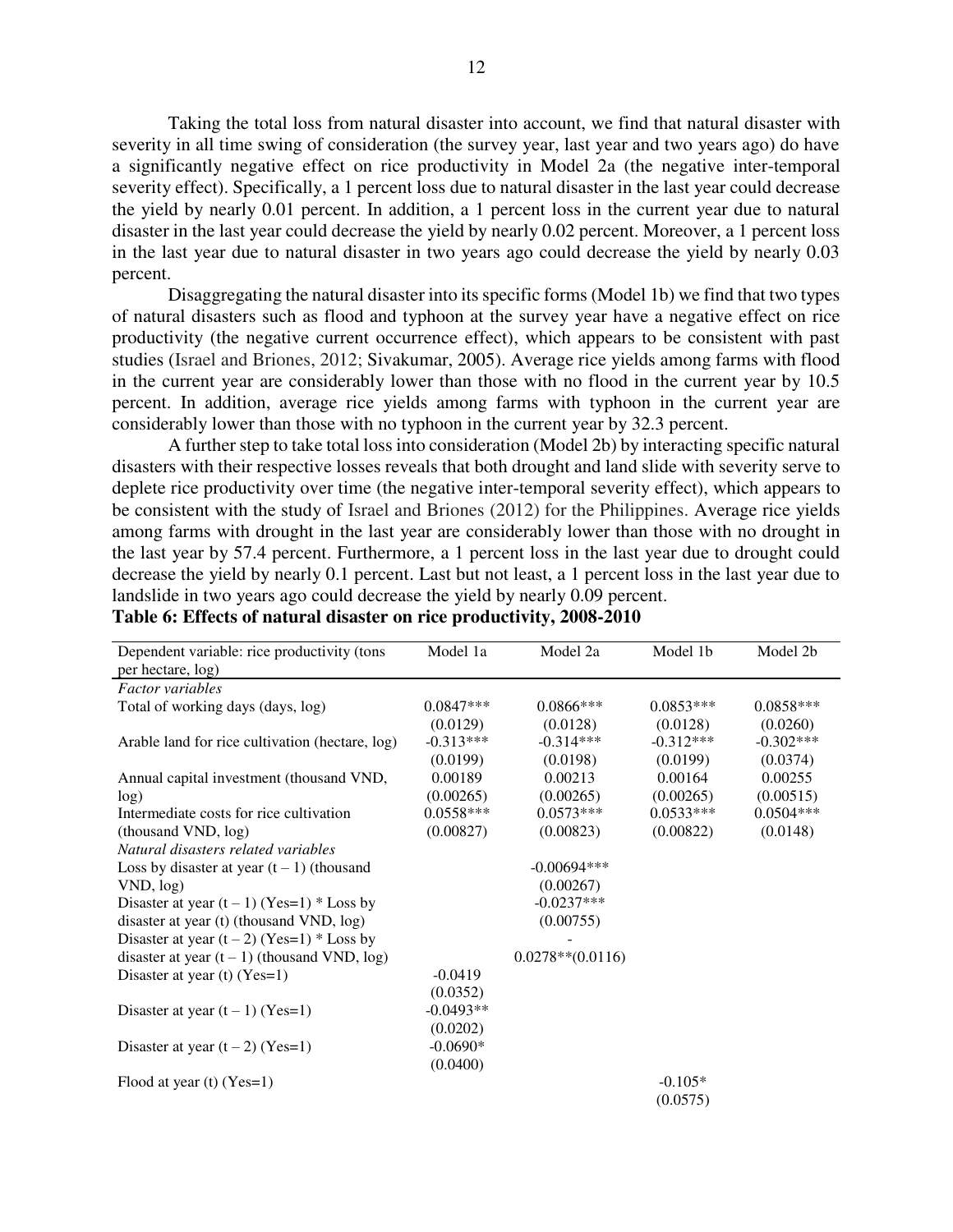| Dependent variable: rice productivity (tons     | Model 1a   | Model 2a          | Model 1b    | Model 2b     |
|-------------------------------------------------|------------|-------------------|-------------|--------------|
| per hectare, log)                               |            |                   |             |              |
| Typhoon at year $(t)$ (Yes=1)                   |            |                   | $-0.323**$  |              |
|                                                 |            |                   | (0.147)     |              |
| Drought at year $(t - 1)$ (Yes=1)               |            |                   |             | $-0.574***$  |
|                                                 |            |                   |             | (0.207)      |
| Loss by drought at year $(t-1)$ (thousand       |            |                   |             | $-0.0964***$ |
| VND, log)                                       |            |                   |             | (0.0318)     |
| Landslide at year $(t-2)$ (Yes=1) * Loss by     |            |                   |             | $-0.0869$    |
| landslide at year $(t-1)$ (thousand VND, log)   |            |                   |             | (0.0731)     |
| Recovery controlled                             | Yes        | <b>Yes</b>        | <b>Yes</b>  | Yes          |
| Constant                                        | $0.266**$  | $0.260**$ (0.105) | $0.275***$  | $0.275***$   |
|                                                 | (0.106)    |                   | (0.106)     | (0.206)      |
| <b>Observations</b>                             | 3.922      | 3.922             | 3.922       | 2,122        |
| R-squared within model                          | 0.118      | 0.129             | 0.117       | 0.115        |
| R-squared between model                         | 0.274      | 0.287             | 0.271       | 0.212        |
| R-squared overal model                          | 0.224      | 0.237             | 0.221       | 0.203        |
| F for $u = 0$                                   | $1.463***$ | 1.459***          | $1.496***$  | 1.245***     |
| Hausman test $(H_0:$ Difference in coefficients | 311.02***  | 285.39***         | $250.31***$ | 46.55***     |
| not systematic)                                 |            |                   |             |              |

*Source: Author' estimation from VARHS 2008-2010* 

*Standard errors in parentheses; \*\*\* p<0.01, \*\* p<0.05, \* p<0.1*

*Note: Model 1a: Natural disaster; Model 2a: Natural disaster, loss, and interactions; Model 1b: Specific natural disaster; Model 2b: Specific natural disasters, loss, and interactions* 

#### 4.3. Coping strategies and rice productivity

The results of the fixed effects model of the effects of coping strategies on farm-level rice productivity are presented in Table 7. First, we determine whether coping strategies conducted by farms suffering any type of natural disasters help to reduce the negative effect of natural disaster on rice productivity (the current and inter-temporal coping-occurrence effects). Second, we further investigate whether coping strategies conducted by farms help to reduce the negative effect of natural disaster on rice productivity by` taking into account the level of severity by natural disaster (measure by the loss from natural disaster) and by interacting natural disaster incidence and the loss from natural disaster (the current and inter-temporal coping-severity effects). Third, we investigate whether coping strategies conducted by farms help to reduce the negative effect of a specific natural disaster on rice productivity by using information on specific natural disaster on rice plots (the current and inter-temporal coping-occurrence effects). Four, we further examine whether coping strategies conducted by farms help to reduce the negative effect of a specific natural disaster on rice productivity by using information on the severity of specific natural disaster (the current and inter-temporal coping-severity effects). In all steps, controls for traditional determinants of rice productivity such as labor, land, capital investment, and intermediate costs and other factors such as recovery from prior shocks (to control for persistence) and time dummies (to control for technology change over time) are included. As a step to determine whether fixed effects model or OLS one is preferred, Table 7 shows, in the second last row of it, that the fixed effects model is preferred than the OLS model. In addition, Hausman test in the last row of the table indicating that the random effect estimator is consistent (due to non-zero covariance between residuals and explanatory variables) is rejected. Therefore, we have to rely upon the fixed effect estimator.

While selling productive means such as land, livestock, assets as a coping strategy has been discussed in, for example, Fafchamps (2009) in general case, and Rosenzweig and Wolpin (1993) for the case of India, Model 3a reveals some mixed results from selling productive means. On the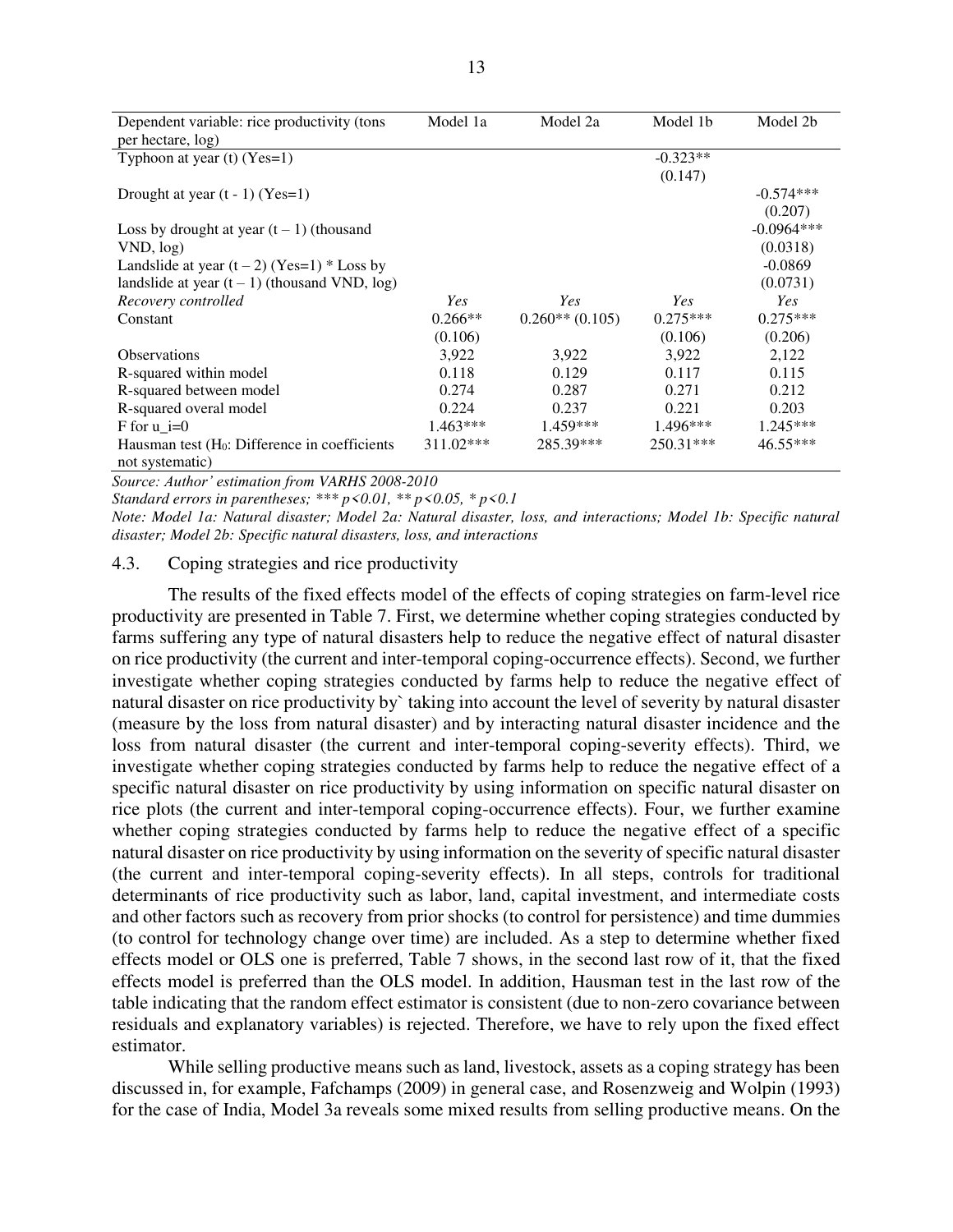one hand, selling productive means such as land, livestock, assets in the last year can reduce rice productivity at current year (the negative inter-temporal coping-occurrence effect). On the other hand, selling productive means such as land, livestock, assets in the two years ago can increase rice productivity at current year (the positive inter-temporal coping-occurrence effect). This is further confirmed when taking into account the severity of natural disaster in Model 3b (both the positive and negative inter-temporal coping-occurrence effects of selling productive means).

On top of that, disaggregating the natural disaster into its specific forms, both the positive and negative inter-temporal coping-occurrence effects of selling productive means) is confirmed (Model 4b). In addition, the negative inter-temporal coping-occurrence effect from using savings at the point of two years ago is confirmed (Model 3b and 4b). Findings from theoretical models by Zeldes (1989), Kimball (1990), studies by Deaton (1992) for developing countries, and Udry (1994) in Nigeria suggest that savings (especially for poor rural households) appear to be a preemptive response to income shocks rather than a long-term investment decision. Thus, a plausible explanation is using savings in the past may deplete the productivity through a shortage of financial resource at the current time.

We did not find significant coping evidence of borrowing money from bank, assistances from relatives, NGOs, and government.

| Dependent variable: rice productivity (tons per   | Model 3a    | Model 4a     | Model 3b    | Model 4b             |
|---------------------------------------------------|-------------|--------------|-------------|----------------------|
| hectare, log)                                     |             |              |             |                      |
| <b>Factor</b> variables                           |             |              |             |                      |
| Total of working days (days, log)                 | $0.0819***$ | $0.0843***$  | $0.0807***$ | $0.0777***$          |
|                                                   | (0.0129)    | (0.0127)     | (0.0128)    | (0.0262)             |
| Arable land for rice cultivation (hectare, log)   | $-0.312***$ | $-0.313***$  | $-0.312***$ | $-0.303***$          |
|                                                   | (0.0199)    | (0.0198)     | (0.0198)    | (0.0372)             |
| Annual capital investment (thousand VND,          | 0.00160     | 0.00190      | 0.00170     | 0.00277              |
| log)                                              | (0.00264)   | (0.00264)    | (0.00263)   | (0.00513)            |
| Intermediate costs for rice cultivation (thousand | $0.0577***$ | $0.0594***$  | $0.0583***$ | $0.0596***$          |
| VND, log)                                         | (0.00824)   | (0.00820)    | (0.00829)   | (0.0152)             |
| Natural disasters related variables               |             |              |             |                      |
| Loss by disaster at year $(t - 1)$ (thousand VND, |             | $-0.00632**$ |             |                      |
| log)                                              |             | (0.00266)    |             |                      |
| Disaster at year $(t-1)$ (Yes=1) * Loss by        |             | $-0.0253***$ |             |                      |
| disaster at year (t) (thousand VND, log)          |             | (0.00751)    |             |                      |
| Disaster at year $(t-2)$ (Yes=1) * Loss by        |             | $-0.0269**$  |             |                      |
| disaster at year $(t-1)$ (thousand VND, log)      |             | (0.0116)     |             |                      |
| Disaster at year (t) $(Yes=1)$                    | $-0.0403$   |              |             |                      |
|                                                   | (0.0350)    |              |             |                      |
| Disaster at year $(t-1)$ (Yes=1)                  | $-0.0371*$  |              |             |                      |
|                                                   | (0.0204)    |              |             |                      |
| Disaster at year $(t-2)$ (Yes=1)                  | $-0.0752*$  |              |             |                      |
|                                                   | (0.0400)    |              |             |                      |
| Flood at year $(t)$ (Yes=1)                       |             |              | $-0.110*$   |                      |
|                                                   |             |              | (0.0572)    |                      |
| Typhoon at year $(t)$ (Yes=1)                     |             |              | $-0.306**$  |                      |
|                                                   |             |              | (0.147)     |                      |
| Drought at year $(t - 1)$ (Yes=1)                 |             |              |             | $0.671***$           |
|                                                   |             |              |             | (0.211)              |
|                                                   |             |              |             | $-0.109***$          |
| Loss by drought at year $(t-1)$ (thousand VND,    |             |              |             |                      |
| log)                                              |             |              |             | (0.0321)<br>$-0.104$ |
| Landslide at year $(t-2)$ (Yes=1) * Loss by       |             |              |             |                      |

|  |  | Table 7: Effects of coping strategies on rice productivity, 2008-2010 |  |
|--|--|-----------------------------------------------------------------------|--|
|  |  |                                                                       |  |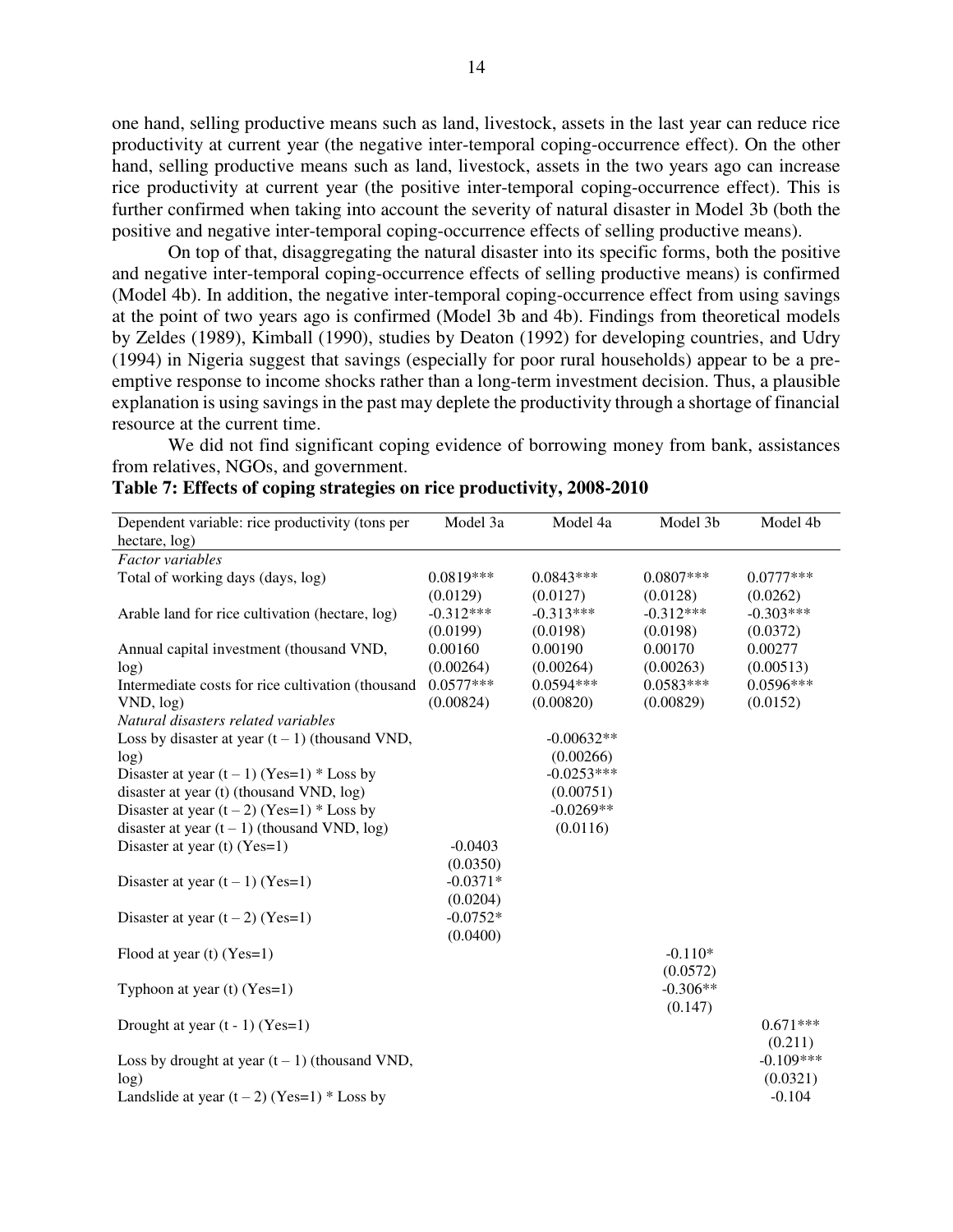| Dependent variable: rice productivity (tons per                    | Model 3a        | Model 4a          | Model 3b        | Model 4b   |
|--------------------------------------------------------------------|-----------------|-------------------|-----------------|------------|
| hectare, log)                                                      |                 |                   |                 |            |
| landslide at year $(t-1)$ (thousand VND, log)                      |                 |                   |                 | (0.0732)   |
| Coping measures                                                    |                 |                   |                 |            |
| Got assistance from NGO at year $(t)$ (Yes=1)                      | $-0.284(0.197)$ | $-0.296(0.196)$   | $-0.305(0.197)$ |            |
| Sold productive means at year $(t-1)$ (Yes=1)                      | $-0.705***$     | $-0.711***$       | $-0.665***$     |            |
|                                                                    | (0.198)         | (0.197)           | (0.197)         |            |
| Sold productive means at year $(t-2)$ (Yes=1)                      | $0.558***$      | $0.556***$        | $0.511***$      |            |
|                                                                    | (0.199)         | (0.197)           | (0.198)         |            |
| Used savings at year $(t-2)$ (Yes=1)                               |                 |                   | $-0.0644**$     | $-0.110**$ |
|                                                                    |                 |                   | (0.0323)        | (0.0467)   |
| Recovery controlled                                                | <b>Yes</b>      | <b>Yes</b>        | Yes             | <b>Yes</b> |
| Constant                                                           | $0.269**$       | $0.250**$ (0.105) | $0.265**$       | $0.246***$ |
|                                                                    | (0.105)         |                   | (0.105)         | (0.205)    |
| <b>Observations</b>                                                | 3,922           | 3,922             | 2,122           | 2,122      |
| R-squared within model                                             | 0.129           | 0.139             | 0.131           | 0.123      |
| R-squared between model                                            | 0.277           | 0.291             | 0.278           | 0.210      |
| R-squared overal model                                             | 0.229           | 0.242             | 0.231           | 0.204      |
| F for $u_i=0$                                                      | $1.477***$      | $1.474***$        | $1.506***$      | $1.256***$ |
| Hausman test $(H_0:$ Difference in coefficients<br>not systematic) | 317.18***       | 292.77***         | 250.05***       | 49.50***   |

*Source: Author' estimation from VARHS 2008-2010* 

*Standard errors in parentheses; \*\*\* p<0.01, \*\* p<0.05, \* p<0.1*

*Note: Model 3a: Natural disaster, coping strategies, and interactions; Model 3b: Natural disaster, loss, coping strategies, and interactions; Model 4a: Specific natural disaster, coping strategies, and interactions; Model 4b: Specific natural disasters, loss, their interactions, coping strategies, and interaction*

### **5. Conclusions**

Rice production in Vietnam faces severe challenges from natural disaster. In the current paper, we examine the consequences of natural disaster on rice production of Vietnamese farms by examining the impacts of natural disaster and coping strategies as well on rice productivity. We exploit the panel dimension to the dataset of rice production with 3,922 households by using a fixed effects model that controls for time invariant farm heterogeneity. Time varying farm characteristics are also included as control variables.

When natural disaster variable in general is used, we find that natural disaster within the last two years have a negative effect on rice productivity (the negative inter-temporal occurrence effect). Taking the total loss from natural disaster into account, we find that natural disaster with severity in all time swing of consideration (the survey year, last year and two years ago) do have a significantly negative effect on rice productivity (the negative inter-temporal severity effect).

Disaggregating the natural disaster into its specific forms, we find that two types of natural disasters such as flood and typhoon at the survey year have a negative effect on rice productivity (the negative current occurrence effect). Taking total loss into consideration, estimation reveals that both drought and land slide with severity serve to deplete rice productivity over time (the negative inter-temporal severity effect).

With regarding to coping strategies, selling productive means such as land, livestock, assets have both the negative inter-temporal coping-occurrence effect and the positive inter-temporal coping-occurrence effect, depending the length of occurrences. With regarding to savings as a source of coping, we find the negative inter-temporal coping-occurrence effect. We did not find significant coping evidence of borrowing money from bank, assistance from relatives, NGOs, and government.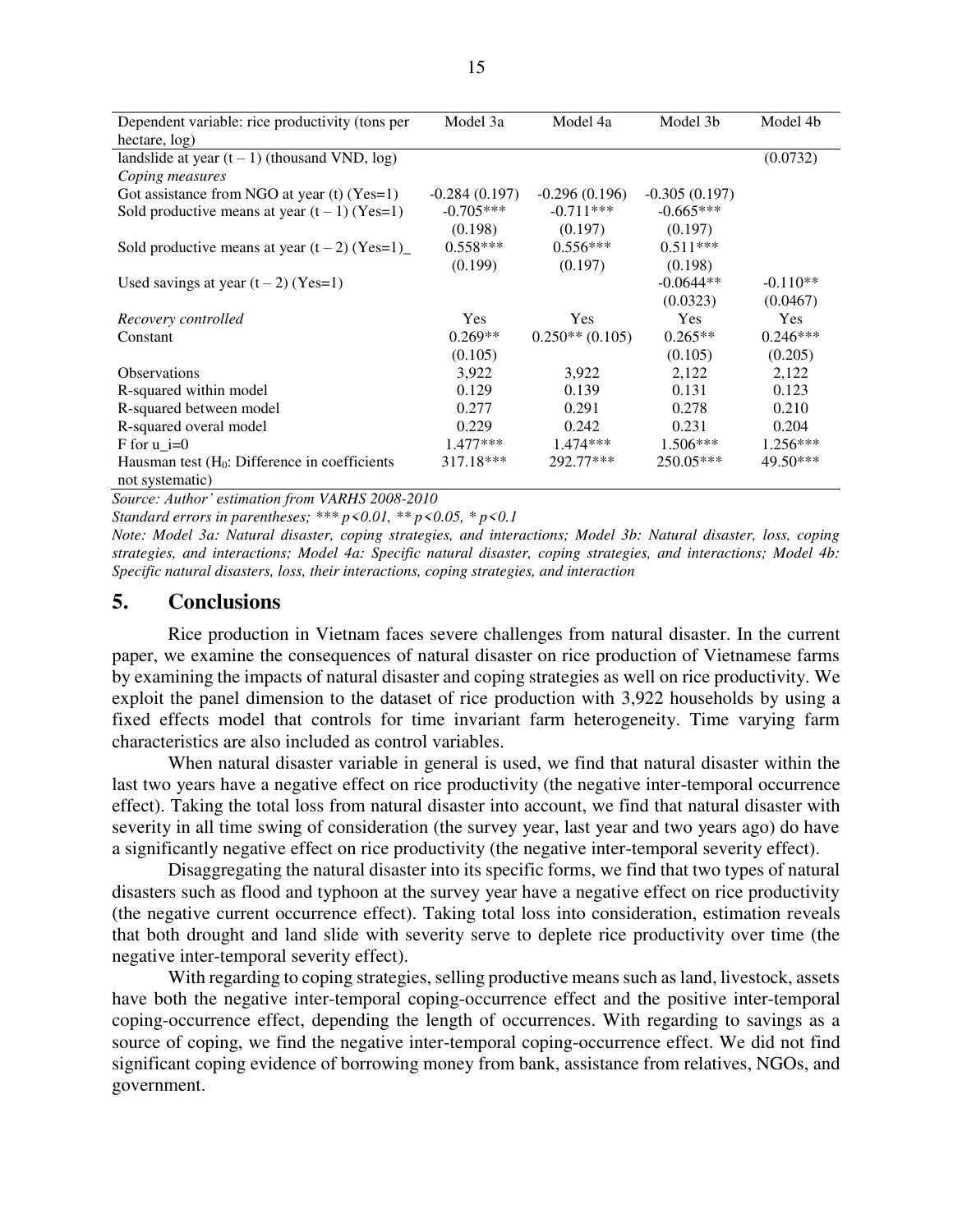Based on its results and findings, the study recommends the following: (i) Since specific natural disasters may have significantly and differently negative impacts on rice production at the farm level, assistance for rice farmers and the agriculture sector as a whole should be made more site and crops-specific; (ii) the findings provide evidence for the importance of financial resources in support for farms in rice production where natural disaster occur. Savings act as important buffers in the face of natural disaster in the short run but in the long run using savings as coping may lead to lower rice productivity given that it results in a shortage of financial resource at the current time, (iii) Coping with selling productive means has both the negative inter-temporal coping-occurrence effect and the negative inter-temporal coping-severity effect, thus it suggests that farms should rely on other available types of coping rather than deplete rice productivity in the long run.

#### *Corresponding author:*

*Quang - Thanh Ngo (Dr.) Southern Center of Agricultural Policy and Strategy (SCAP), Institute of Policy and Strategy for Agriculture and Rural Development (IPSARD), Ho Chi Minh City, Vietnam Postal Address: 3rd Floor, 12 Vo Van Kiet Street, Nguyen Thai Binh Ward, District 1, Ho Chi Minh City, Vietnam Tel: (84)937105567; Email: [thanh.ngo@scap.gov.vn](mailto:thanh.ngo@scap.gov.vn)* 

# **References**

- Alderman, H., Hoddinott, J. and Kinsey, B. (2006) "Long term consequences of early childhood malnutrition", *Oxford economic papers, 58*(3), pp. 450-474.
- Benson, C. (1997) "*The economic impact of natural disasters in Viet Nam*", Overseas Development Institute London.
- Blaikie, P., Cannon, T., Davis, I. and Wisner, B. (2014) "*At risk: natural hazards, people's vulnerability and disasters*", Routledge.
- Briguglio, L., Cordina, G., Farrugia, N. and Vella, S. (2009) "Economic vulnerability and resilience: concepts and measurements", *Oxford development studies, 37*(3), pp. 229-247.
- Bruneau, M., Chang, S. E., Eguchi, R. T., Lee, G. C., O'Rourke, T. D., Reinhorn, A. M., Shinozuka, M., Tierney, K., Wallace, W. A. and von Winterfeldt, D. (2003) "A framework to quantitatively assess and enhance the seismic resilience of communities", *Earthquake spectra, 19*(4), pp. 733-752.
- Das, H., Adamenko, T., Anaman, K., Gommes, R. and Johnson, G. (2003) "*Agrometeorology related to extreme events*", WMO.
- Davies, M., Béné, C., Arnall, A., Tanner, T., Newsham, A. and Coirolo, C. (2013) "Promoting resilient livelihoods through adaptive social protection: Lessons from 124 programmes in South Asia", *Development Policy Review*, *31*(1), 27-58.
- De Haen, H. and Hemrich, G. (2007) "The economics of natural disasters: implications and challenges for food security", *Agricultural Economics, 37*(s1), pp. 31-45.
- Deaton, A. (1992) "Household saving in LDCs: Credit markets, insurance and welfare", *The Scandinavian Journal of Economics*, pp. 253-273.
- Deaton, A. (1997) "*The analysis of household surveys: a microeconometric approach to development policy",* World Bank Publications.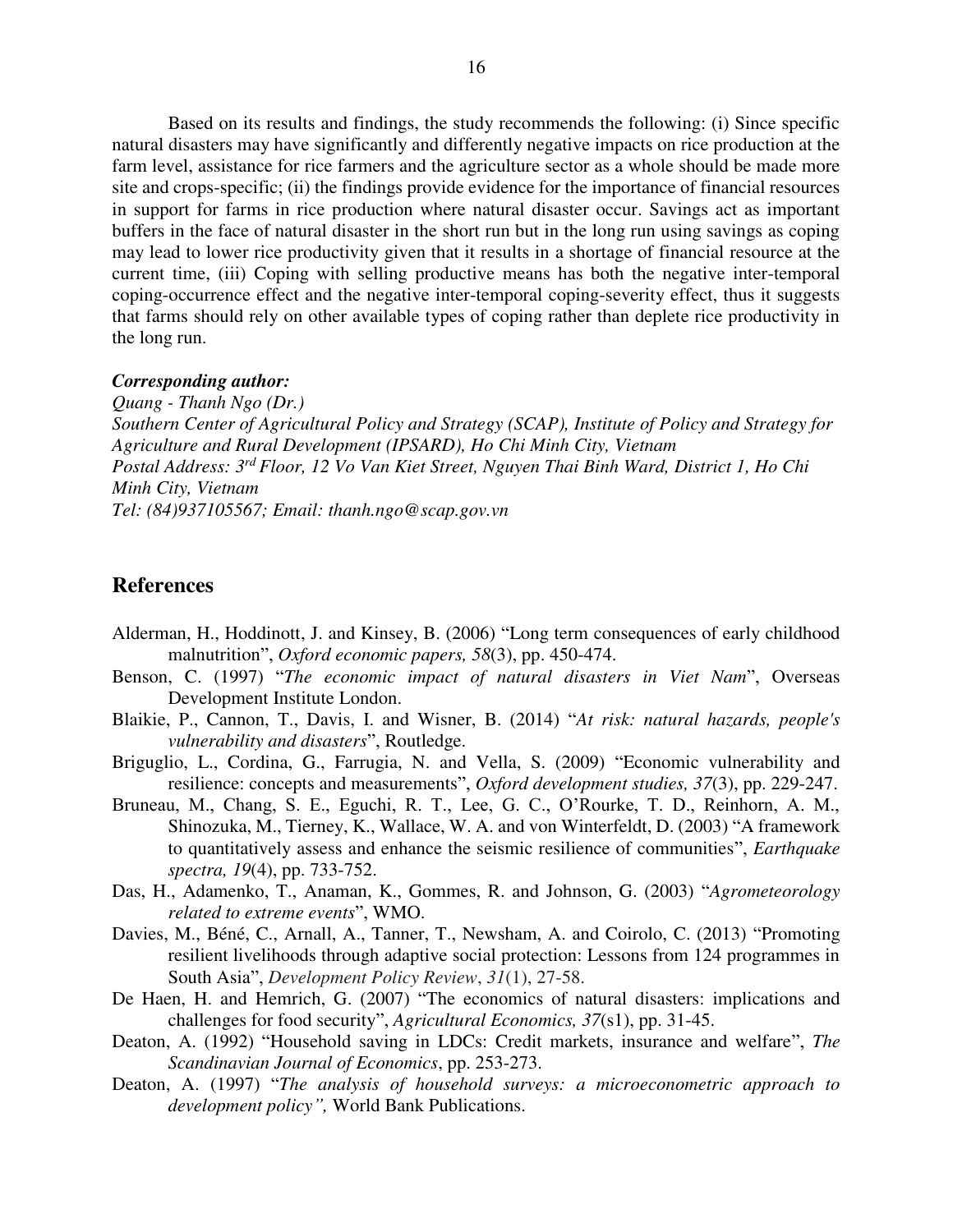- Fafchamps, M. (2009) "Vulnerability, risk management, and agricultural development", *Center of Evaluation for Global Action*.
- Fothergill, A. and Peek, L. A. (2004) "Poverty and disasters in the United States: A review of recent sociological findings", *Natural hazards, 32*(1), pp. 89-110.
- Greiving, S., Fleischhauer, M. and Lückenkötter, J. (2006) "A methodology for an integrated risk assessment of spatially relevant hazards", *Journal of environmental planning and management, 49*(1), pp. 1-19.
- IFRC/RCS (2003) "*World Disasters Report: 2002*", Geneva, Switzerland: International Federation of Red Cross and Red Crescent Societies.
- Israel, D. C., and Briones, R. M. (2012) "*Impacts of natural disasters on agriculture, food security, and natural resources and environment in the Philippines*", PIDS discussion paper series (No. 2012-36).
- Jacoby, H. G. and Skoufias, E. (1997) "Risk, financial markets, and human capital in a developing country", *The Review of Economic Studies, 64*(3), pp. 311-335.
- Kaplan, D. (2010) "Natural disasters and differential household effects: Evidence from the May 2006 Java Earthquake", *Unpublished manuscript*.
- Kimball, M. S. (1990) "*Precautionary saving and the marginal propensity to consume*", National Bureau of Economic Research.
- Loayza, N. V., Olaberria, E., Rigolini, J. and Christiaensen, L. (2012) "Natural disasters and growth: going beyond the averages", *World Development, 40*(7), pp. 1317-1336.
- Long, F. (1978) "The impact of natural disasters on Third World agriculture: An exploratory survey of the need for some new dimensions in development planning", *American Journal of Economics and Sociology*, *37*(2), pp. 149-163.
- Ludwig, F., Van Scheltinga, C. T., Verhagen, J., Kruijt, B., van Ierland, E., Dellink, R., De Bruin, K., de Bruin, K. and Kabat, P. (2007) "*Climate change impacts on Developing Countries-EU Accountability*", European Parliament.
- Markussen, T. (2015) "Land and land markets" in *Growth, Structural Transformation and Rural Change in Viet Nam: A Rising Dragon on the Move*.
- Pelling, M., Özerdem, A. and Barakat, S. (2002) "The macro-economic impact of disasters", *Progress in Development Studies, 2*(4), pp. 283-305.
- Rose, A. (2004) "Defining and measuring economic resilience to disasters", *Disaster Prevention and Management: An International Journal, 13*(4), pp. 307-314.
- Rosenzweig, M. R. and Wolpin, K. I. (1993) "Credit market constraints, consumption smoothing, and the accumulation of durable production assets in low-income countries: Investments in bullocks in India", *Journal of political economy, 101*(2), pp. 223-244.
- Sawada, Y. (2007) "The impact of natural and manmade disasters on household welfare", *Agricultural Economics, 37*(s1), pp. 59-73.
- Sivakumar, M. V. (2005) "Impacts of natural disasters in agriculture, rangeland and forestry: an overview" in *Natural disasters and extreme events in Agriculture*: Springer, Berlin, Heidelberg. pp. 1-22.
- Skidmore, M. and Toya, H. (2005) "*Economic Development and the Impacts of Natural Disasters*", *Economics Letters*, *94*(1), 20-25.
- Te'o, I., J, F, (1997) "*The economic impact of natural disaters in the South Pacific",* South Pacific Disater Reduction Programme, United Nations Department of Humannitarian Affairs and United Nations Department for Development Support and Management Services.